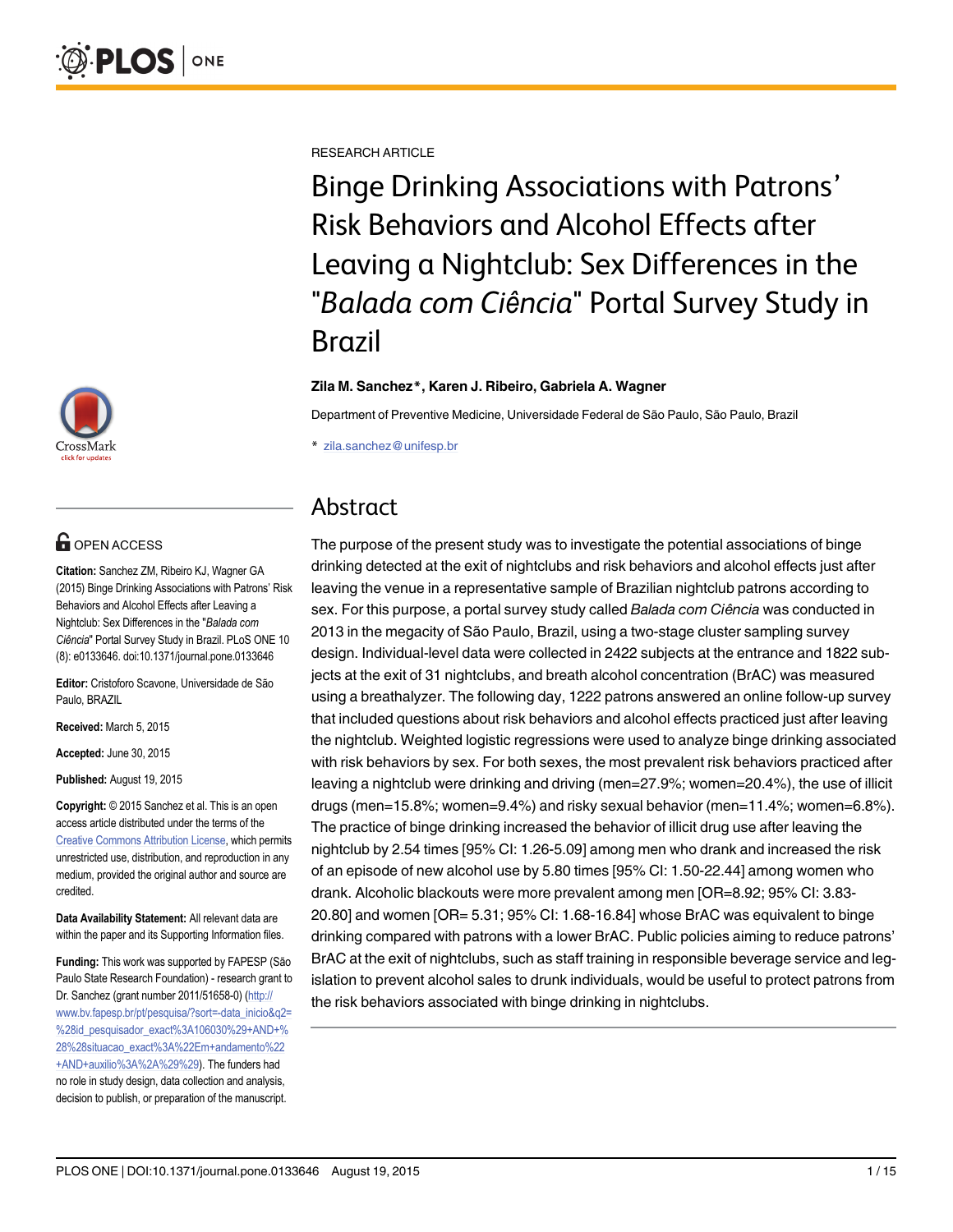<span id="page-1-0"></span>

Competing Interests: The authors have declared that no competing interests exist.

#### Introduction

Alcohol consumption is a well-known cause of morbidity, mortality and social damage around the world and is a major component of the global burden of disease, particularly in the Americas and Europe  $[1, 2]$  $[1, 2]$  $[1, 2]$  $[1, 2]$ . Compared with the other most populous countries, Brazil is ranked as having the second highest rate of major complications resulting from alcohol consumption, according to disability-adjusted life years lost [[3\]](#page-12-0).

Noteworthy is the fact that the severity of the consequences of alcohol consumption depends on the frequency of consumption and the quantities consumed [[4](#page-12-0)]. A standard pattern of risky consumption that has aroused international interest and only recently began to be investigated in Brazil is called "binge drinking" (BD) [\[5](#page-12-0)] or "heavy episodic drinking" [\[6\]](#page-12-0). This pattern is usually characterized by the use of at least four doses of alcohol on a single occasion for women and five doses for men, which leads to an ethanol concentration in the blood of 0.08% or higher [\[7](#page-12-0)]. The regulation of the four drink cutoff for women was defined based on women's lower rate of metabolism for alcohol, which leads to higher blood alcohol levels compared with men for the same quantity of alcohol  $[8]$  $[8]$ . However, the BD definition is controversial and permeated by the conceptualization of conflicts, which are influenced by the culture of the use and pharmacokinetic aspects of alcohol  $[9, 10]$  $[9, 10]$  $[9, 10]$  $[9, 10]$  $[9, 10]$ . These episodes of acute alcohol abuse not only have an influence on overall mortality but also contribute to acute consequences, particularly accidents [\[11\]](#page-12-0) and violence [\[12\]](#page-12-0), thus endangering the intoxicated and the community. BD is associated with higher rates of sexual abuse, suicide attempts, unprotected sex, unwanted pregnancies, alcohol overdose, falls, gastritis and pancreatitis [\[13](#page-12-0)].

However, it has been emphasized that there are clear gender differences regarding the effects of alcohol [[14](#page-12-0)]. Men are consistently more than twice as likely as women to report episodes of alcohol intoxication and alcoholism [\[15](#page-12-0)–[19\]](#page-12-0). However, after fewer years of heavy drinking, alcoholic women are more likely than men to develop cirrhosis [\[20\]](#page-12-0), alcohol-induced damage of the heart muscle  $[21]$  and nerve damage  $[22]$ . Finally, the metabolism of alcohol is affected by the body's amount of water and fat, which are responsible for the difference in the number of doses that define an episode of binge drinking for men and women [[14](#page-12-0)].

Binge drinking occurs mostly in recreational settings, such as nightclubs [[23](#page-12-0)]. Nightclubs are places attended mostly by youth and young adults that seek different forms of entertainment at these venues, in which the use of alcohol and other drugs act as important mediators [\[24](#page-12-0)]. However, they are also places where breaking social rules is tolerated and pleasure is stimulated  $[25]$ , which contributes to a higher exposure of patrons to risks  $[26]$  $[26]$  $[26]$ . International findings show that the excessive consumption of alcohol in nightclubs and bars is associated with more episodes of physical aggression [\[27\]](#page-13-0), sexual risk behaviors [\[28\]](#page-13-0) and sexual violence [[29\]](#page-13-0) in these establishments and traffic accidents  $[30]$  on the way to or back from the venue.

In Brazil, one study reported that 40% of young people (18–24 years) engaged in BD at least once in the 12 months preceding the survey, and nightclubs are the places of choice for this practice [\[31\]](#page-13-0). Among teenage high school students in this country, the picture is even more alarming, with 35% of high school students in one study reporting engaging in BD in the month preceding the survey; again, nightclubs are the location of choice for this practice [[32](#page-13-0)].

It is noteworthy that most of the literature concerning the consequences of binge drinking in nightclubs is restricted to risky behaviors that occur within the venue. However, considering that patrons leave the venues with high alcoholic concentrations [\[33\]](#page-13-0), the consequences of alcoholic intoxication can also be evaluated and noted in the behavior practiced just after leaving the establishment, offering important results for the development of public policies. Thus, the objectives of this paper were 1) to describe the frequency of risk behaviors practiced by nightclub patrons just after the departure from the venues and 2) to identify possible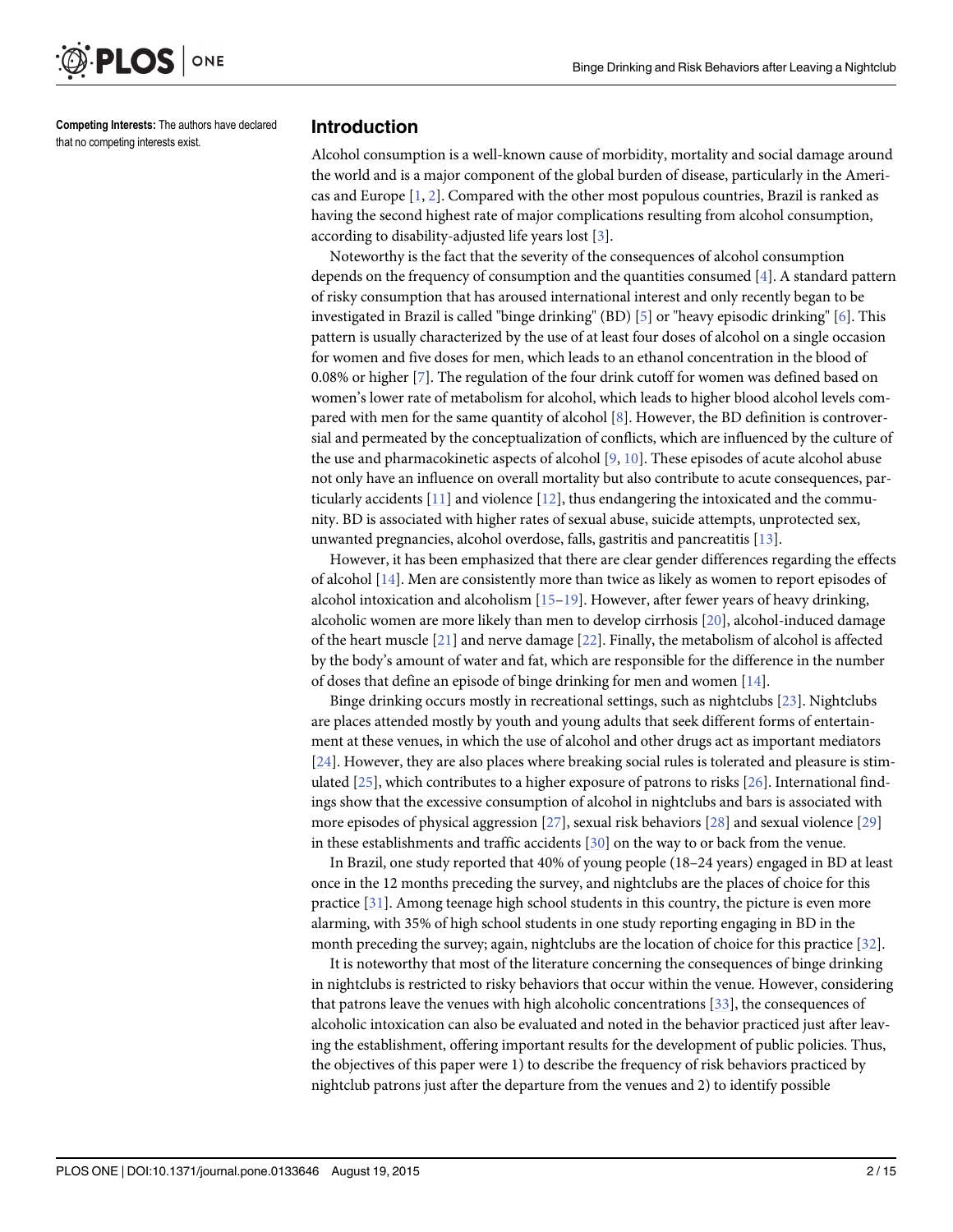<span id="page-2-0"></span>associations between the occurrence of these events and of alcohol effects with the standard binge drinking values (breath alcohol concentration  $\geq 0.38$  mg/L) measured on the breath of this population when exiting these establishments, according to the sex of the patrons.

# Materials and Methods

### Sampling

This study was a two-stage cluster sampling portal survey among nightclub patrons interviewed at the entrance and exit of nightclubs and the following day. The first stage consisted of a systematic sample of nightclubs with a selection probability proportional to the nightclub's maximum capacity. The second stage was a systematic sampling of every third person in the entrance line of the nightclubs. Data were collected during the first semester of 2013 in the city of São Paulo, Brazil.

For the selection of the venues, nightclubs were defined as leisure venues that sell alcoholic beverages, have one or more dance floors, and offer individual control of patron entry and exit through the payment of an entrance fee. The nightclub frame list was created by an active search of magazines and guides specializing in leisure activities and a search of the first ten pages returned from a Google search using the following key words: 'São Paulo bars, nightclubs and discos' (in Portuguese). The final frame list consisted of 150 nightclubs meeting the inclusion criteria, from which 40 nightclubs and potential replacements were chosen [\[34\]](#page-13-0).

A sample size of 1600 patrons was calculated so that the prevalence of alcohol intoxication could be estimated to within 5 percentage points (absolute precision) of the true value set to 50% (maximum variance) with 95% confidence with two stages of cluster sampling and a design effect of 2 [[35](#page-13-0)]. Taking into account a refusal rate of 30% and a maximum follow-up loss of 40% from patron entrance to patron exit, which was based on previous studies by Clapp et al. [\[36\]](#page-13-0), it was determined that 2912 patrons should be initially approached. The adopted inclusion criteria were the intention to enter the nightclub and being at least 18 years old. In the case of refusal, data on age and sex were registered, and the next person in line was approached.

Details on the sample weights calculated from non-response and post-stratification are described in Carlini et al. [\[37\]](#page-13-0).

### Data collection and instruments

The selected patrons who agreed to participate in the study answered a questionnaire on sociodemographic variables, the practice of pre-drinking, alcohol use patterns, drug use, and other risk behaviors in nightclubs in the past 12 months prior to the interview. The patrons also had their breath alcohol concentrations (BrAC) measured at the time of the interview by means of a breathalyzer (calibrated Draguer Alcoltest 7410 plus RS), and each patron received a bracelet with a unique numeric code for identification at the time of nightclub exit. At the nightclub exit line, the same participating patrons—identified by their bracelets—were approached once more and invited to answer another questionnaire regarding the use of alcohol, illicit drugs and other risk behaviors they could have engaged in while inside the nightclub. At the end of the exit interview, breath alcohol concentration was measured once more. Additionally, a project folder containing information regarding the post-nightclub questionnaire that would be sent by e-mail the next day was handed to the participants.

On the day after the nightclub interview, the link to the online post-nightclub questionnaire was sent by e-mail to the interviewees who had answered the questionnaire in the entrance line of the nightclub 12 hours before. The first module consisted of questions regarding patron risk behaviors after exiting the nightclub, and the second module consisted of questions from the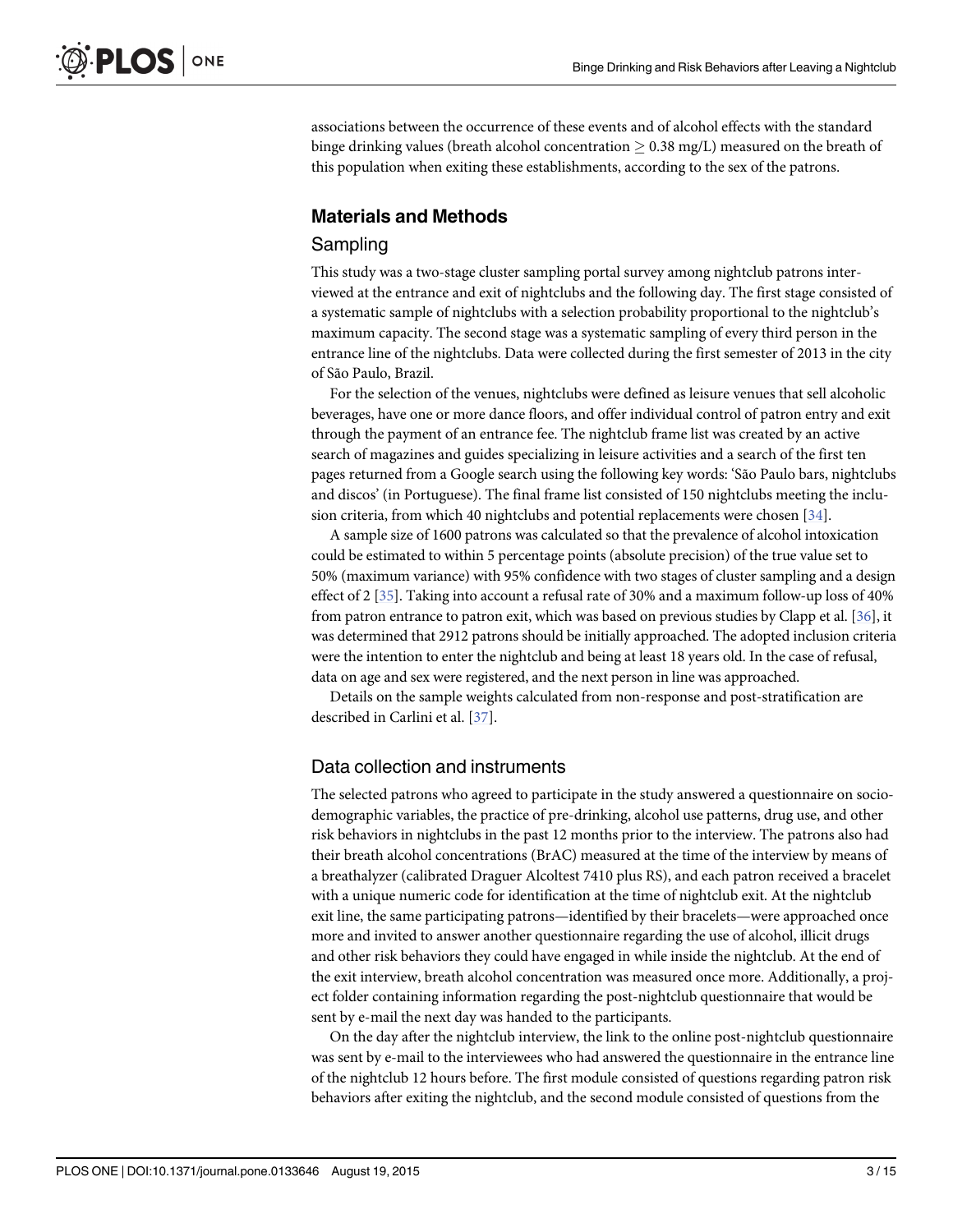<span id="page-3-0"></span>AUDIT, which served as a basis for the identification of high-risk groups and their randomization to participate in an electronic social norms intervention to reduce harmful drinking.

This manuscript presents the results for the first module of the online survey "behaviors after leaving the nightclub", as dependent variables and the data from the exit BrAC (mg/L) and entrance interviews as independent variables. [Fig 1](#page-4-0) describes the flow of participants in the interviews of the study.

#### Variables

Dependent variables. To proceed with the analysis, the 40 binary (yes/no) questions about risk behaviors were grouped to create eight variables. Data on risk behaviors and alcohol effects were obtained from the interviewees' responses to the online follow-up questionnaire. Six categories of risk behaviors were created: "drink and drive"; "illicit drug use after leaving"; "new alcohol use"; "violent behavior"; "accidents"; "sexual risk behavior"; and "policy involvement". Two categories of alcohol effects identified after leaving the nightclub were created: "physical complications" and "blackout". All these variables were categorized as "no" or "yes".

The variable "illicit drug use after leaving" included the use of at least one of the following substances: marijuana or hashish, cocaine, ecstasy, tobacco, crack, inhalants, ketamine, methamphetamine, other amphetamines, benzodiazepines or hallucinogens (such as LSD, mushrooms and peyote). The variable "violent behavior" included self-reported fights or arguments with family, fights or discussions with friends, colleagues or boyfriend/girlfriend, or fights or arguments with strangers, and the suffering or practicing of physical assault and vandalism (e.g., stealing traffic signs, plundering). "Accidents" included "I suffered a car accident" and "I suffered some other accident". The variable "sexual risk behavior" included the occurrence of sexual intercourse without a condom with a steady partner, sexual intercourse without a condom with a casual partner, the occurrence of sexual intercourse in which there was regret and sexual intercourse against their will. "Physical complications" included "vomited; felt physically bad; got sick" and "fainted". The variable "blackout" included little or no memories of the period. When scoring any of these topics, the variable under which it was located was considered a case.

Independent variables. The following socio-demographic variables were also analyzed: age (18–24, 25–34, 35–44, 45+); marital status (single, married, others); and education (middle school, high school, college, graduation). Socioeconomic status (SES) was evaluated as indexed in relation to a highly standardized Brazilian survey assessment of SES known as the Associação Brasileira de Empresas de Pesquisa (Brazilian Association of Research Agencies) index. This index is based on the education level of the head of the household, the possession of various types of household goods (e.g., television sets) and the number of housekeepers. This scale was used to sort participants into standardized subgroups labeled A–E (in which A was the highest economic strata). To facilitate the interpretation and improve the accuracy of estimates in the regression models, for the SES variable, the D and E classes were grouped together [[38](#page-13-0)].

BrAC was measured with a breathalyzer test after each interview and categorized in the analysis into three groups: "non-drinker", "BrAC 0.01–0.37 mg/L", or "BrAC  $\geq$  0.38 mg/L". Binge drinking was defined as a BrAC  $> 0.38$  mg/l, which corresponds to a blood alcohol concentration of 0.08% [(mean concentration for a binge drinking episode)  $[7, 39]$  $[7, 39]$  $[7, 39]$  $[7, 39]$ . Except for the measure of BrAC, all other variables were self-reported.

BrAC is the main independent variable and risky behaviors are dependent variables in each logistic regression because binge drinking occurred before the risk behavior or alcohol effect (there is a temporal relationship between these variables.

Fig  $2$  describes the moment in which each of the variables used in the statistical analysis were collected and brings the variables used in the analysis of this manuscript (see [S1 File](#page-11-0)).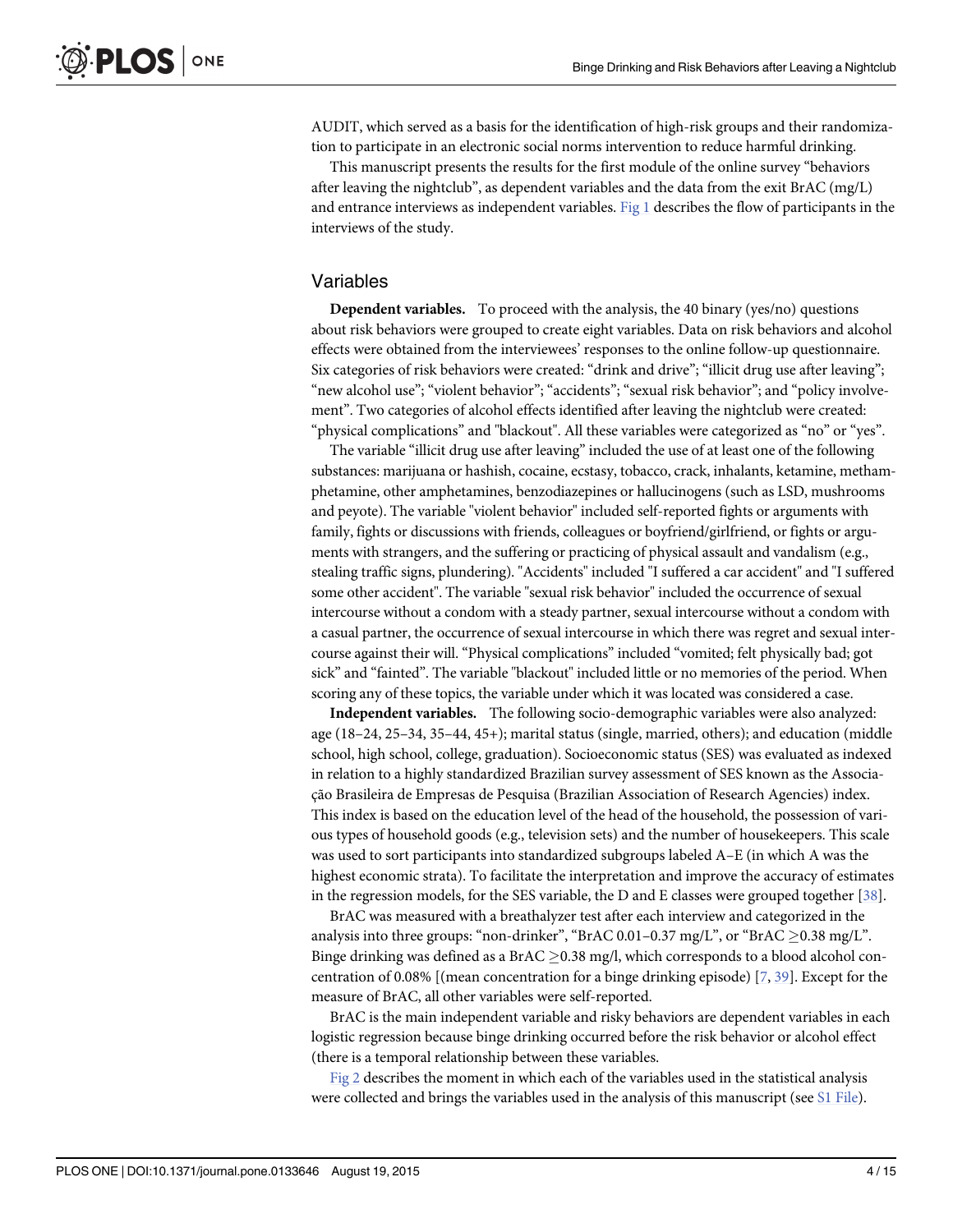



doi:10.1371/journal.pone.0133646.g001

## Statistical analysis

A descriptive analysis was conducted of the socio-demographic characteristics, BrAC measured at the exit of the nightclub, illicit drug use and risk behaviors according to sex. All the data are presented as proportions. The distribution of BrAC measured at the exit of the nightclub

<span id="page-4-0"></span>PLOS | ONE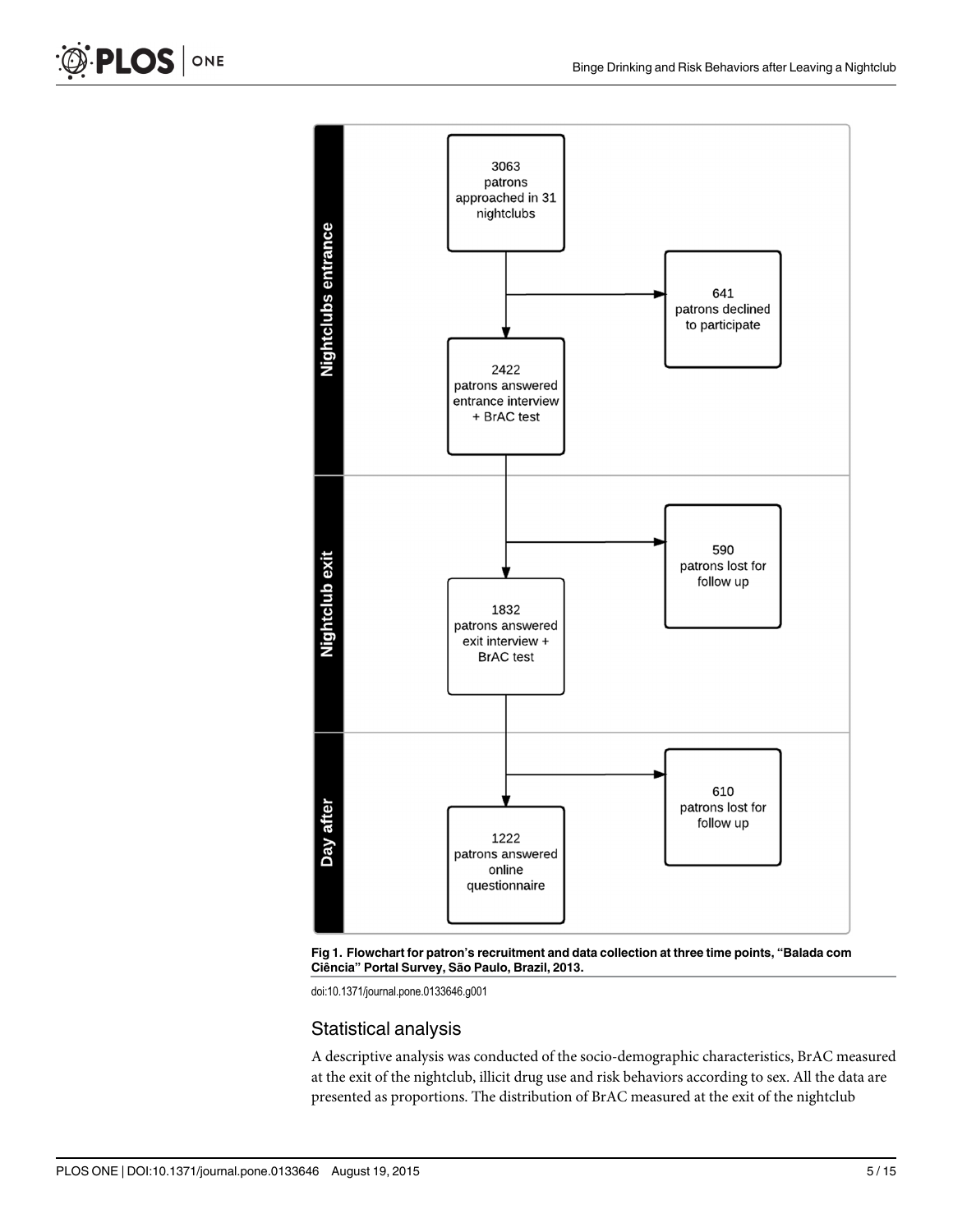<span id="page-5-0"></span>

|                     | <b>Step 1 - Entrance</b>                                                                                                                                                                                                                                                                                                                                                                    | Step2 - Exit                                                                                                                                                                                                                                                                                                | $Step 3 - Day after$                                                                                                                                                                                                                                                                                                                          |
|---------------------|---------------------------------------------------------------------------------------------------------------------------------------------------------------------------------------------------------------------------------------------------------------------------------------------------------------------------------------------------------------------------------------------|-------------------------------------------------------------------------------------------------------------------------------------------------------------------------------------------------------------------------------------------------------------------------------------------------------------|-----------------------------------------------------------------------------------------------------------------------------------------------------------------------------------------------------------------------------------------------------------------------------------------------------------------------------------------------|
| Location            | Nightclub entrance                                                                                                                                                                                                                                                                                                                                                                          | Nightclub exit                                                                                                                                                                                                                                                                                              | Internet                                                                                                                                                                                                                                                                                                                                      |
| Time                | Late night (from $10 \text{ pm}$ to $12 \text{ am}$ )                                                                                                                                                                                                                                                                                                                                       | Early morning (from 3 am to 7 am)                                                                                                                                                                                                                                                                           | 12 hours after the previous step                                                                                                                                                                                                                                                                                                              |
| Data collection     | Face to face interview                                                                                                                                                                                                                                                                                                                                                                      | Face to face interview                                                                                                                                                                                                                                                                                      | Online questionnaire; self-administered                                                                                                                                                                                                                                                                                                       |
| Variables collected | BrAC <sup>§</sup> measure; Sociodemographic<br>characteristics: Pre-drinking behavior,<br>characteristics and motivation; Patterns of<br>illicit drug use (lifetime, past year, past<br>month, that day); patterns of alcohol use;<br>Intentions for the night; General frequency<br>in nightclubs, motivation and behaviors;<br>Transportation to the venue; Perception of<br>drunkenness. | <b>BrAC<sup>§</sup></b> measure: Behaviors inside the<br>nightclub (after step 1) such as alcohol<br>use, illicit drug use, food eaten),<br>aggression suffered and practiced<br>(sexual, physical and verbal); Type of<br>beverages consumed; Intentions for the<br>next hours; Perception of drunkenness. | Risk behaviors occurred after the step 2<br>interview (drink and drive; illicit drug<br>use; new alcohol use; violent behavior;<br>accidents; sexual risk behavior; and<br>policy involvement); Alcohol effects after<br>the step 2 interview (blackout and<br>physical complications); AUDIT (Alcohol<br>Use Disorders Identification test). |

[Fig 2. D](#page-3-0)escription of the 3 time points of data collection among nightclub patrons in the study "Balada com Ciência" Portal Survey, São Paulo, Brazil, 2013. <sup>§</sup>BrAC—Breath alcohol concentration; Only the bold variables were used in the present analysis.

doi:10.1371/journal.pone.0133646.g002

according to socio-demographic, illicit drug use and risk behavior characteristics was analyzed. Intergroup comparisons were performed using Pearson's chi-square ( $\chi^2$ ) test with the Rao-Scott correction [\[40](#page-13-0)]. The null hypothesis was rejected at a level of significance of 5%. The association between each risk behavior and BrAC was analyzed using logistic regression models stratified by sex, with a backward stepwise procedure. The reference categories for this analysis were "no driving", "no illicit drug use", "no new alcohol use", "no violence behavior", "no physical complication", "no sexual risk behavior", "no sexual assault", "no physical discomfort", "no policy involvement" and "no blackout". To evaluate the possible effects of binge drinking BrAC measures at the exit of the nightclub on the occurrence of these risk behaviors just after leaving the venue, the models considered only drinkers ( $BrAC \geq 0.01$  mg/L). The models were adjusted by age, marital status, education, socioeconomic status and illicit drug use (use of drugs concomitantly to alcohol use inside the nightclub: marijuana or hashish, cocaine, ecstasy, tobacco, crack, inhalants, ketamine, methamphetamine, other amphetamines, benzodiazepines or hallucinogens). These analyses were performed using the Stata statistical software package, version 13. In this model, the magnitude of the associations was estimated using odds ratios and their respective 95% CIs. The analysis incorporated weights to correct for the different selection probabilities of the participants, and the results are expressed as weighted values.

# Ethical considerations

The Research Ethics Committee of the Universidade Federal de São Paulo (protocol 21477) approved this study. No interviews were conducted with patrons showing signs of severe intoxication, following the guidelines for screening described in Perham et al. [[41](#page-13-0)].

# **Results**

A total of 1222 individuals answered the 3 phases of the study (interview at the entrance and exit of the nightclub and the online questionnaire the following day). At the time of the interviews, the population of those surveyed corresponded to 5789 nightclub patrons of the city of São Paulo, Brazil. These patrons were primarily young (18–24 years old), single, middle to high social class and with high-school education completed for both sexes. Binge drinking BrAC levels at the exit were detected among 29.6% of the men and 22.1% of the women interviewed. As for risk behaviors, despite the low frequency of occurrence, men were usually exposed to a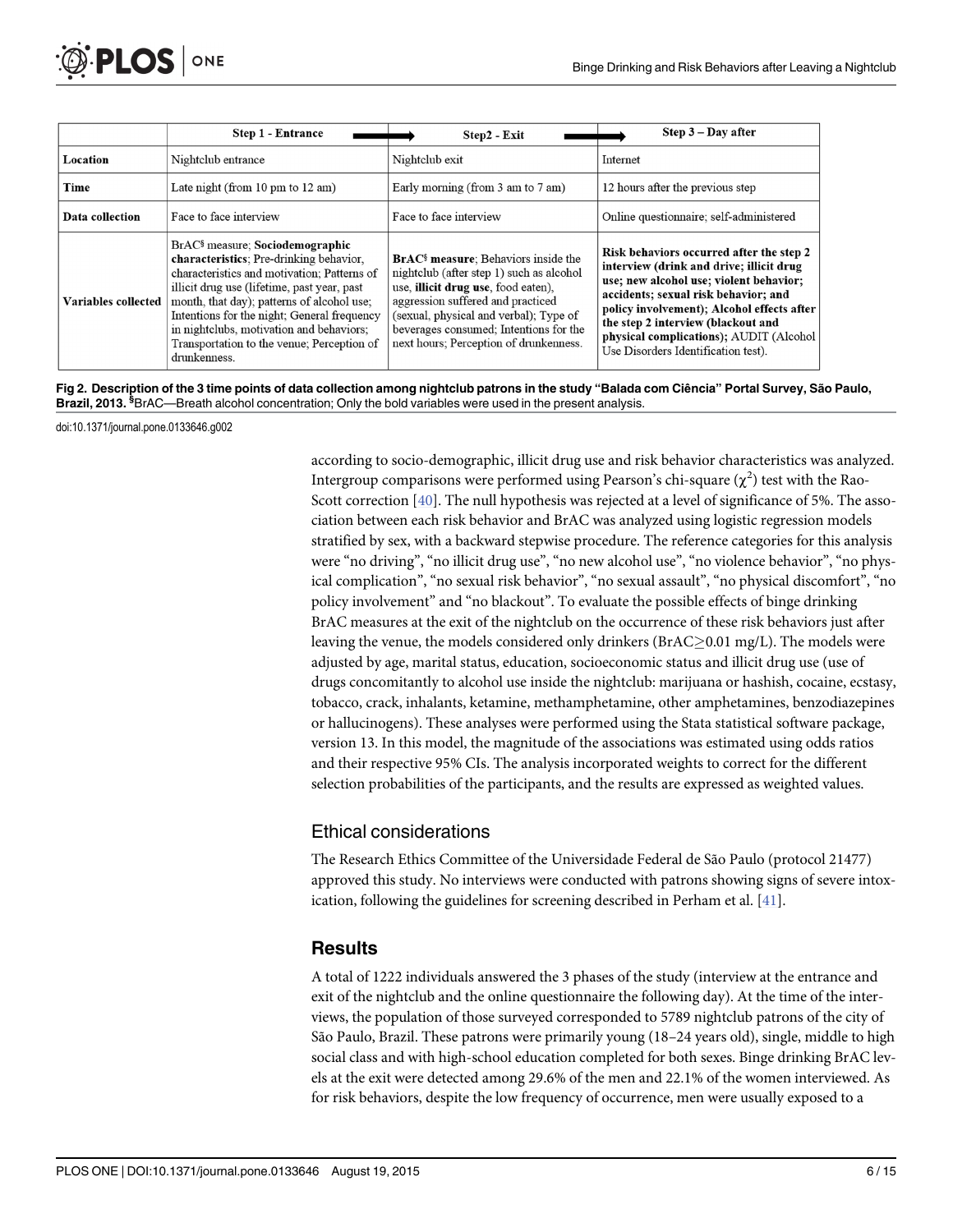#### <span id="page-6-0"></span>Table 1. Weighted distribution of sociodemographic characteristics, binge drinking, risk behaviors and alcohol effects after leaving a nightclub by sex among patrons in São Paulo, Brazil-"Balada com Ciência" portal survey (N = 1222).

|                             |                                   |                     | <b>MEN</b><br>$N = 694$ |                      |                            | <b>WOMEN</b><br>$N = 528$ |                      |                            |          |
|-----------------------------|-----------------------------------|---------------------|-------------------------|----------------------|----------------------------|---------------------------|----------------------|----------------------------|----------|
|                             |                                   |                     |                         |                      |                            |                           |                      |                            |          |
|                             | <b>Variables</b>                  | <b>Categories</b>   | $Wg\%$ <sup>#</sup>     | Wgn <sup>&amp;</sup> | <b>Unwgn</b> <sup>\$</sup> | $Wg\%$ #                  | Wgn <sup>&amp;</sup> | <b>Unwgn</b> <sup>\$</sup> | p-value* |
| Sociodemographics           | Age                               | $3 = 24$            | 48.8                    | 1488                 | 344                        | 52.0                      | 1426                 | 281                        | 0.355    |
|                             |                                   | $25 - 34$           | 36.8                    | 1122                 | 256                        | 36.6                      | 1003                 | 182                        |          |
|                             |                                   | $35 - 44$           | 9.9                     | 301                  | 68                         | 10.6                      | 290                  | 60                         |          |
|                             |                                   | $45+$               | 4.5                     | 137                  | 26                         | 0.8                       | 23                   | 5                          |          |
|                             | <b>Marital status</b>             | Single              | 89.7                    | 2757                 | 632                        | 86.5                      | 2395                 | 458                        | 0.175    |
|                             |                                   | Married             | 6.5                     | 181                  | 43                         | 8.1                       | 227                  | 47                         |          |
|                             |                                   | Other               | 3.8                     | 103                  | 17                         | 5.4                       | 112                  | 21                         |          |
|                             | Education                         | Middle school       | 2.5                     | 26                   | 19                         | 2.9                       | 12                   | 17                         | 0.508    |
|                             |                                   | High school         | 52.3                    | 603                  | 361                        | 55.8                      | 480                  | 295                        |          |
|                             |                                   | College             | 36.0                    | 2088                 | 239                        | 30.1                      | 1950                 | 159                        |          |
|                             |                                   | Graduation          | 9.2                     | 276                  | 64                         | 10.4                      | 284                  | 54                         |          |
|                             | Socioeconomic Status <sup>¥</sup> | A                   | 28.7                    | 876                  | 193                        | 26.6                      | 731                  | 135                        | 0.362    |
|                             |                                   | B                   | 55.8                    | 1700                 | 381                        | 58.1                      | 1592                 | 311                        |          |
|                             |                                   | C                   | 14.3                    | 440                  | 114                        | 14.0                      | 385                  | 74                         |          |
|                             |                                   | D/E                 | 1.1                     | 32                   | 6                          | 1.3                       | 34                   | 8                          |          |
| Inside the nightclub        | Binge drinking <sup>§</sup>       | Non-drinker         | 41.5                    | 1264                 | 292                        | 55.3                      | 1514                 | 285                        | 0.076    |
|                             |                                   | BrAC 0.01-0.37 mg/L | 28.9                    | 880                  | 197                        | 22.6                      | 618                  | 124                        |          |
|                             |                                   | $BrAC > 0.38$ mg/L  | 29.6                    | 903                  | 205                        | 22.1                      | 604                  | 118                        |          |
|                             | Illicit drug use inside nightclub | Yes                 | 32.9                    | 1002                 | 226                        | 22.1                      | 605                  | 116                        | 0.002    |
| After leaving the nightclub | Illicit drug use after leaving    | Yes                 | 15.8                    | 481                  | 108                        | 9.4                       | 257                  | 49                         | 0.001    |
|                             | Drink and drive                   | Yes                 | 27.9                    | 850                  | 194                        | 20.4                      | 558                  | 98                         | 0.032    |
|                             | New alcohol use                   | Yes                 | 9.2                     | 281                  | 67                         | 7.1                       | 194                  | 37                         | 0.221    |
|                             | Violent behavior                  | Yes                 | 3.8                     | 117                  | 33                         | 2.8                       | 78                   | 16                         | 0.358    |
|                             | <b>Accidents</b>                  | Yes                 | 1.0                     | 29                   | 8                          | 0.7                       | 18                   | 3                          | 0.597    |
|                             | Sexual risk behavior              | Yes                 | 11.4                    | 81                   | 346                        | 6.8                       | 36                   | 186                        | 0.003    |
|                             | Policy involvement                | Yes                 | 0.4                     | 13                   | $\overline{4}$             | 0.8                       | 21                   | 4                          | 0.363    |
|                             | Physical complications            | Yes                 | 7.4                     | 224                  | 50                         | 9.4                       | 257                  | 43                         | 0.432    |
|                             | Blackout                          | Yes                 | 9.7                     | 297                  | 72                         | 8.1                       | 223                  | 40                         | 0.507    |

# Weighted proportions in percentage;

& Weighted sample size (data were weighted to be representative of the nightclubs in São Paulo, Brazil);

 $$$  Sample size.

¥ Socioeconomic status classification by ABEP (ABEP, 2012).

\* Rao-Scott chi-square test.

§ BrAC—Breath alcohol concentration.

doi:10.1371/journal.pone.0133646.t001

greater extent than women. The most prevalent risk behavior after leaving the nightclub for both sexes was drinking and driving (Table 1).

Among the individuals who drank in the nightclubs, the sociodemographic characteristics, illicit drug use inside the venue, risk behaviors after leaving the nightclub and alcohol effects were compared according to the alcohol concentration in their breath at the exit and by sex, as shown in Tables [2](#page-7-0) and [3.](#page-8-0) There were no sociodemographic differences in each alcoholic group (binge vs. non-binge) for both sexes. However, a trend of significance ( $p = 0.052$ ) was noted for illicit drug use within the nightclub among women, i.e., women who presented an alcoholic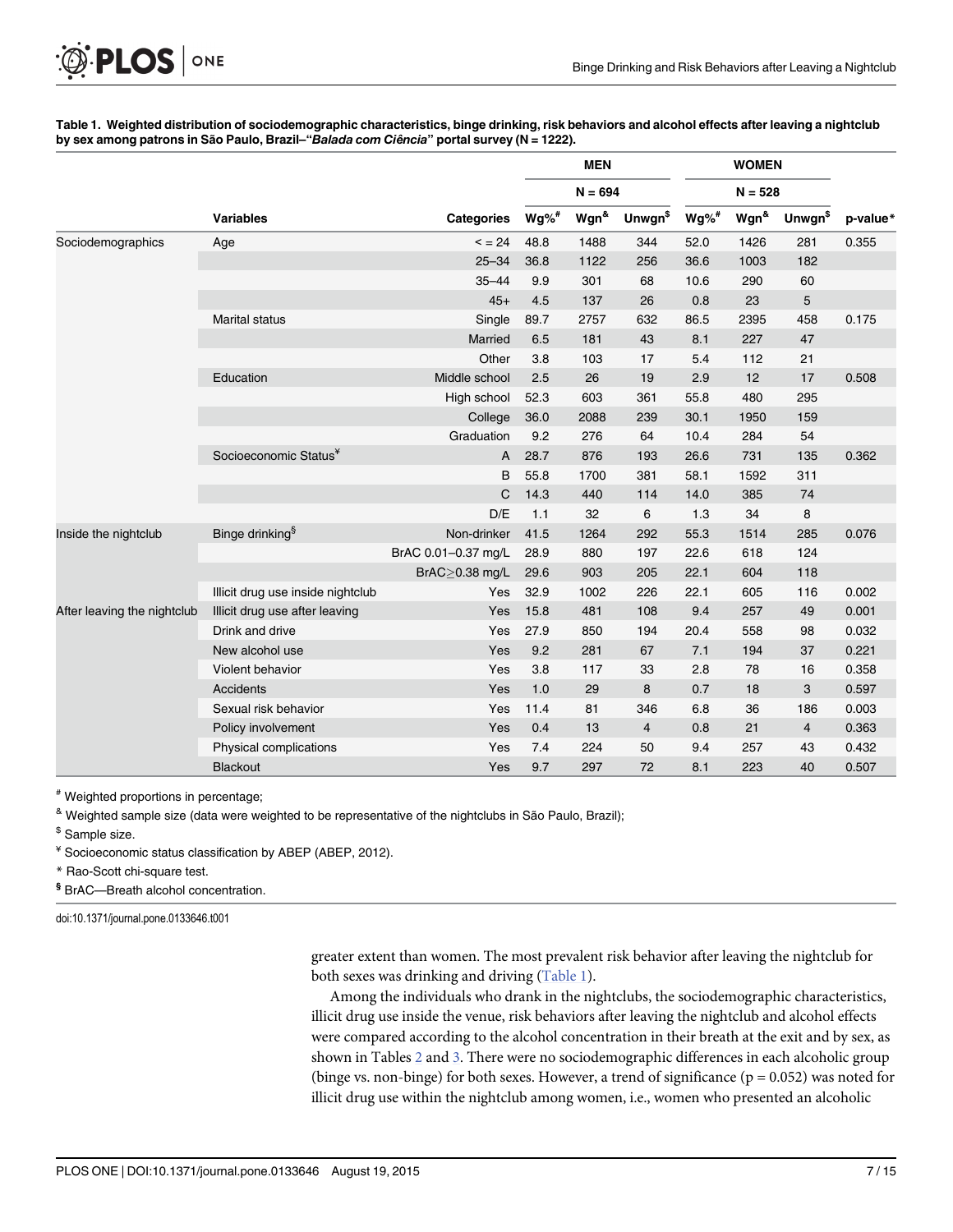[Table 2.](#page-6-0) Weighted distribution of sociodemographic and drug use characteristics according to sex and BrAC measured at nightclub exits among patrons in São Paulo, Brazil–"Balada com Ciência" portal survey (N = 664 drinkers).

|                                      |                   |                                                                 | <b>MEN</b>                                              |              |                                                              | <b>WOMEN</b>                                                 |              |
|--------------------------------------|-------------------|-----------------------------------------------------------------|---------------------------------------------------------|--------------|--------------------------------------------------------------|--------------------------------------------------------------|--------------|
| <b>Variables</b>                     | <b>Categories</b> | $BrAC§ 0.01-0.37$<br>mg/L<br>(no binge drinking)<br>$(N = 197)$ | BrAC $\geq$ 0.38 mg/<br>(binge drinking)<br>$(N = 205)$ | p-<br>value* | BrAC 0.01-0.37<br>mg/L<br>(no binge drinking)<br>$(N = 124)$ | $BrAC \geq 0.38$ mg/<br>L<br>(binge drinking)<br>$(N = 116)$ | p-<br>value* |
| Age                                  | $\leq$ = 24       | 52.9                                                            | 54.4                                                    | 0.878        | 56.4                                                         | 62.2                                                         | 0.454        |
|                                      | $25 - 34$         | 34.6                                                            | 35.2                                                    |              | 38.2                                                         | 30.8                                                         |              |
|                                      | $35 - 44$         | 8.7                                                             | 8.3                                                     |              | 5.5                                                          | 6.0                                                          |              |
|                                      | $45+$             | 3.8                                                             | 2.1                                                     |              | 0                                                            | 1.0                                                          |              |
| <b>Marital status</b>                | Single            | 90.6                                                            | 94.9                                                    | 0.400        | 94.4                                                         | 93.3                                                         | 0.833        |
|                                      | Married           | 6.3                                                             | 3.9                                                     |              | 3.7                                                          | 5.3                                                          |              |
|                                      | <b>Others</b>     | 3.1                                                             | 1.2                                                     |              | 1.9                                                          | 1.5                                                          |              |
| Education                            | Middle<br>school  | 3.2                                                             | 2.1                                                     | 0.892        | 3.7                                                          | 4.2                                                          | 0.181        |
|                                      | High school       | 52.4                                                            | 54.5                                                    |              | 54.7                                                         | 63.8                                                         |              |
|                                      | College           | 34.2                                                            | 34.2                                                    |              | 34.6                                                         | 20.5                                                         |              |
|                                      | Graduation        | 10.3                                                            | 9.2                                                     |              | 7.0                                                          | 11.5                                                         |              |
| Socioeconomic Status <sup>¥</sup>    | A                 | 33.9                                                            | 30.5                                                    | 0.253        | 24.7                                                         | 23.0                                                         | 0.496        |
|                                      | B                 | 51.2                                                            | 57.7                                                    |              | 62.8                                                         | 58.5                                                         |              |
|                                      | C                 | 14.9                                                            | 10.7                                                    |              | 11.9                                                         | 16.5                                                         |              |
|                                      | D/E               | $\mathbf{0}$                                                    | 1.1                                                     |              | 0.6                                                          | 2.0                                                          |              |
| Illicit drug use inside<br>nightclub | No                | 66.4                                                            | 57.8                                                    | 0.120        | 81.4                                                         | 67.6                                                         | 0.052        |
|                                      | Yes               | 33.6                                                            | 42.2                                                    |              | 18.6                                                         | 32.4                                                         |              |

¥ Socioeconomic status classification by ABEP [\[37](#page-13-0)].

ONE

<span id="page-7-0"></span>**PLOS I** 

\* Rao-Scott chi-square test [\[40](#page-13-0)].

§ BrAC—Breath alcohol concentration.

doi:10.1371/journal.pone.0133646.t002

dosage equivalent to the practice of binge drinking reported lower consumption of illegal drugs within the venue compared with women who drank but had lower BrAC measures (Table 2). Regarding the risk behaviors practiced after leaving the nightclub and the possible effects of alcohol, there was a higher proportion of illicit drug use after leaving, physical complications and blackout among men with a  $BrAC > 0.38$  mg/L compared with drinkers with lower alcoholic strengths. Among women, there was a higher prevalence of new episodes of alcohol use and blackout after leaving the nightclub among those with a BrAC  $\geq$ 0.38 mg/L [\(Table 3\)](#page-8-0).

The associations between each risk behavior practiced after leaving the nightclub by sex and according to the BrAC levels measured at the exit of the nightclub are presented in Tables [4](#page-8-0) and  $5$ . For both sexes, a BrAC  $\geq$ 0.38 mg/L was positively associated with risk behaviors and/or alcohol effects, after adjusting for potentially confounding variables. Considering risk behaviors, the practice of binge drinking increased the behavior of illicit drug use after leaving the nightclub by 2.54 times [95% CI: 1.26–5.09] among men and increased the risk of a new episode of alcohol use by 5.80 times [95% CI: 1.50–22.44] among women. Physical complications and blackouts were more likely to be reported among men and women identified with a binge drinking measure. Among men, binge drinking increased the occurrence of physical complications by 3.51 times [95% CI: 1.96–6.30] and the occurrence of "blackout" by 8.92 times [95% CI: 3.83–20.80] in the adjusted models. For women, binge drinking increased the occurrence of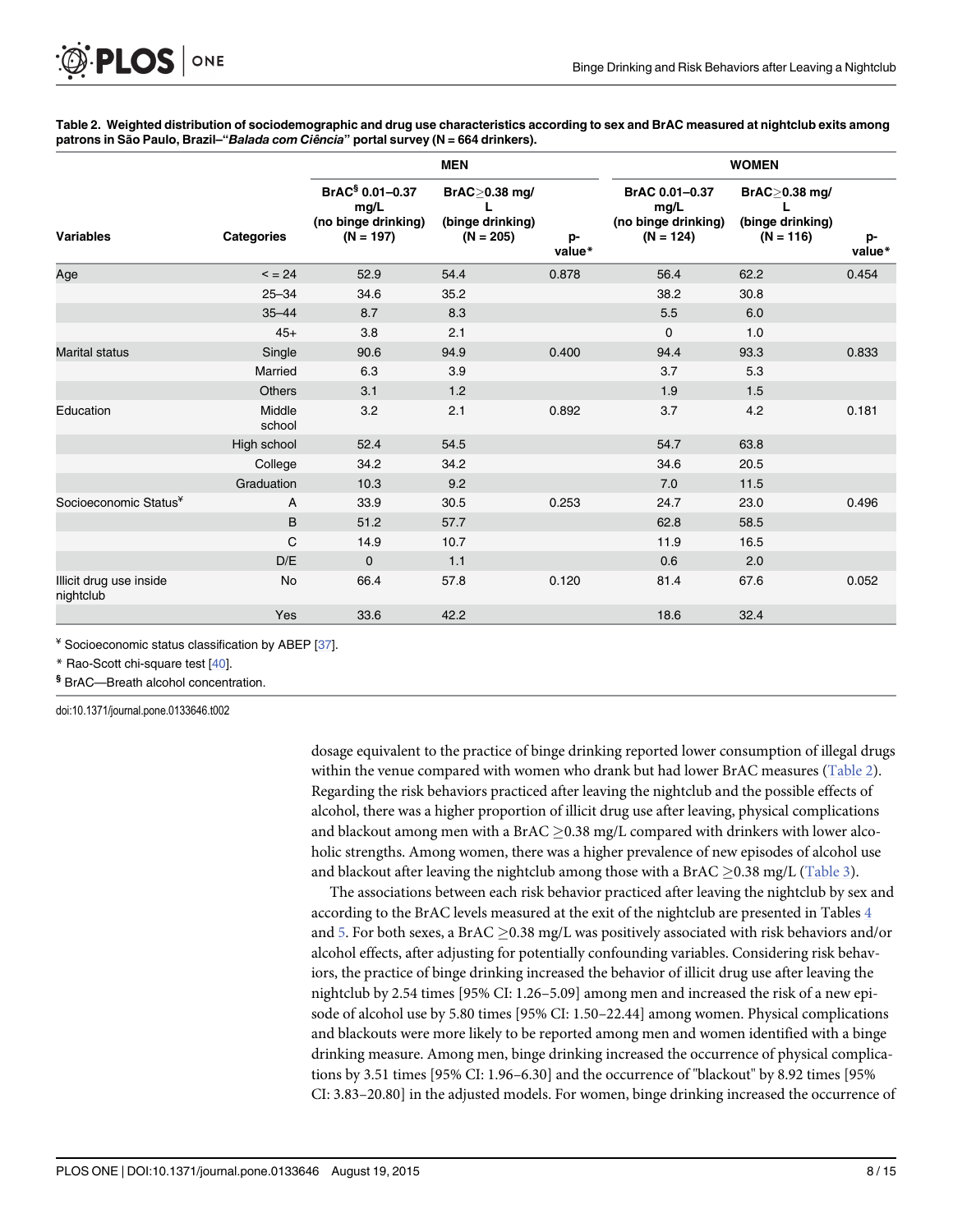[Table 3.](#page-6-0) Weighted distribution of risk behaviors and alcohol effects after leaving a nightclub, according to sex and BrAC measured at nightclub exits among patrons in São Paulo, Brazil-"Balada com Ciência" portal survey (N = 664 drinkers).

|                           |                                   |                   | <b>MEN</b>                                                                   |                                                           |              | <b>WOMEN</b>                                                    |                                                                   |              |
|---------------------------|-----------------------------------|-------------------|------------------------------------------------------------------------------|-----------------------------------------------------------|--------------|-----------------------------------------------------------------|-------------------------------------------------------------------|--------------|
| <b>Variables</b>          |                                   | <b>Categories</b> | BrAC <sup>§</sup> 0.01-0.37<br>mg/L<br>(no binge<br>drinking)<br>$(N = 197)$ | BrAC > 0.38<br>mg/L<br>(binge<br>drinking)<br>$(N = 205)$ | p-<br>value* | BrAC 0.01-0.37<br>mg/L<br>(no binge<br>drinking)<br>$(N = 124)$ | <b>BrAC&gt;0.38</b><br>mg/L<br>(binge<br>drinking)<br>$(N = 116)$ | p-<br>value* |
| <b>Risk</b><br>behavior   | Illicit drug use after<br>leaving | Yes               | 9.9                                                                          | 20.7                                                      | < 0.001      | 8.5                                                             | 11.5                                                              | 0.496        |
|                           | Drink and drive                   | Yes               | 20.6                                                                         | 14.9                                                      | 0.105        | 10.7                                                            | 8.8                                                               | 0.602        |
|                           | New alcohol use                   | <b>Yes</b>        | 11.8                                                                         | 10.8                                                      | 0.718        | 3.4                                                             | 17.7                                                              | 0.005        |
|                           | Violent behavior                  | Yes               | 3.6                                                                          | 5.3                                                       | 0.442        | 3.7                                                             | 5.9                                                               | 0.449        |
|                           | Accidents                         | <b>Yes</b>        | 0.9                                                                          | 1.1                                                       | 0.853        | 1.1                                                             | 0.5                                                               | 0.507        |
|                           | Sexual risk behavior              | Yes               | 9.4                                                                          | 13.2                                                      | 0.268        | 7.6                                                             | 5.0                                                               | 0.285        |
|                           | Policy involvement                | Yes               | 0.3                                                                          | 0.3                                                       | 0.971        | 1.1                                                             | 0.5                                                               | 0.507        |
| <b>Alcohol</b><br>effects | Physical<br>complications         | Yes               | 4.3                                                                          | 14.1                                                      | < 0.001      | 9.5                                                             | 16.6                                                              | 0.122        |
|                           | <b>Blackout</b>                   | <b>Yes</b>        | 3.1                                                                          | 21.3                                                      | < 0.001      | 4.7                                                             | 20.5                                                              | < 0.001      |

\* Rao-Scott chi-square test [\[40](#page-13-0)].

§ BrAC—Breath alcohol concentration.

<span id="page-8-0"></span>PLOS ONE

doi:10.1371/journal.pone.0133646.t003

physical complications by 2.40 times [95% CI: 1.20–4.70] and the occurrence of "blackout" by 5.31 times [95% CI: 1.68–16.84] in the adjusted models.

# **Discussion**

This study has evaluated the possible effects of a BrAC equivalent to binge drinking practices on risk behaviors among men and women at nightclub exits in Sao Paulo, Brazil. The results

| Table 4. Association between risk behaviors and alcohol effects after leaving a nightclub and binge drinking BrAC measure at nightclub exits |  |
|----------------------------------------------------------------------------------------------------------------------------------------------|--|
| among male patrons in São Paulo, Brazil—Balada com Ciência portal survey (N = 402 men drinkers).                                             |  |

|                                           | Variables*                     | <b>UnOR (95% CI)</b> | p-value | $$A$ dOR (95% CI)   | p-value |
|-------------------------------------------|--------------------------------|----------------------|---------|---------------------|---------|
| Risk behavior after leaving the nightclub | Illicit drug use after leaving | $2.36(1.46 - 3.82)$  | 0.001   | $2.54(1.26 - 5.09)$ | 0.010   |
|                                           | Drink and drive                | $0.68(0.42 - 1.09)$  | 0.107   | $0.66(0.39 - 1.13)$ | 0.131   |
|                                           | New alcohol use                | $0.90(0.51 - 1.60)$  | 0.711   | $0.83(0.47 - 1.50)$ | 0.535   |
|                                           | Violent behavior               | 1.50(0.51-4.40)      | 0.445   | $1.52(0.51 - 4.54)$ | 0.442   |
|                                           | Accidents                      | $1.21(0.18 - 8.30)$  | 0.836   | $1.13(0.16 - 7.84)$ | 0.898   |
|                                           | Sexual risk behavior           | $1.47(0.73 - 3.00)$  | 0.270   | $1.50(0.76 - 2.97)$ | 0.237   |
|                                           | Policy involvement             | $0.94(0.50 - 17.65)$ | 0.971   | $0.97(0.05 - 18.9)$ | 0.983   |
| <b>Alcohol effects</b>                    | Physical complications         | $3.65(20.7 - 6.43)$  | < 0.001 | $3.51(1.96 - 6.30)$ | < 0.001 |
|                                           | <b>Blackout</b>                | $8.50(3.74 - 19.16)$ | < 0.001 | 8.92(3.83-20.80)    | < 0.001 |

\* Risk behaviors/alcohol effect were the dependent variables.

§ BrAC—Breath alcohol concentration.

\*\* BrAC was the independent variable, considering no binge drinking as the reference (reference category = BrAC 0.01–0.37mg/L).

 $$$  Final logistic model was adjusted by age, marital status, education, socioeconomic status and drug use inside the nightclub and the negative variables was references (e.g., no drink and drive, no new alcohol use, no accidents).

doi:10.1371/journal.pone.0133646.t004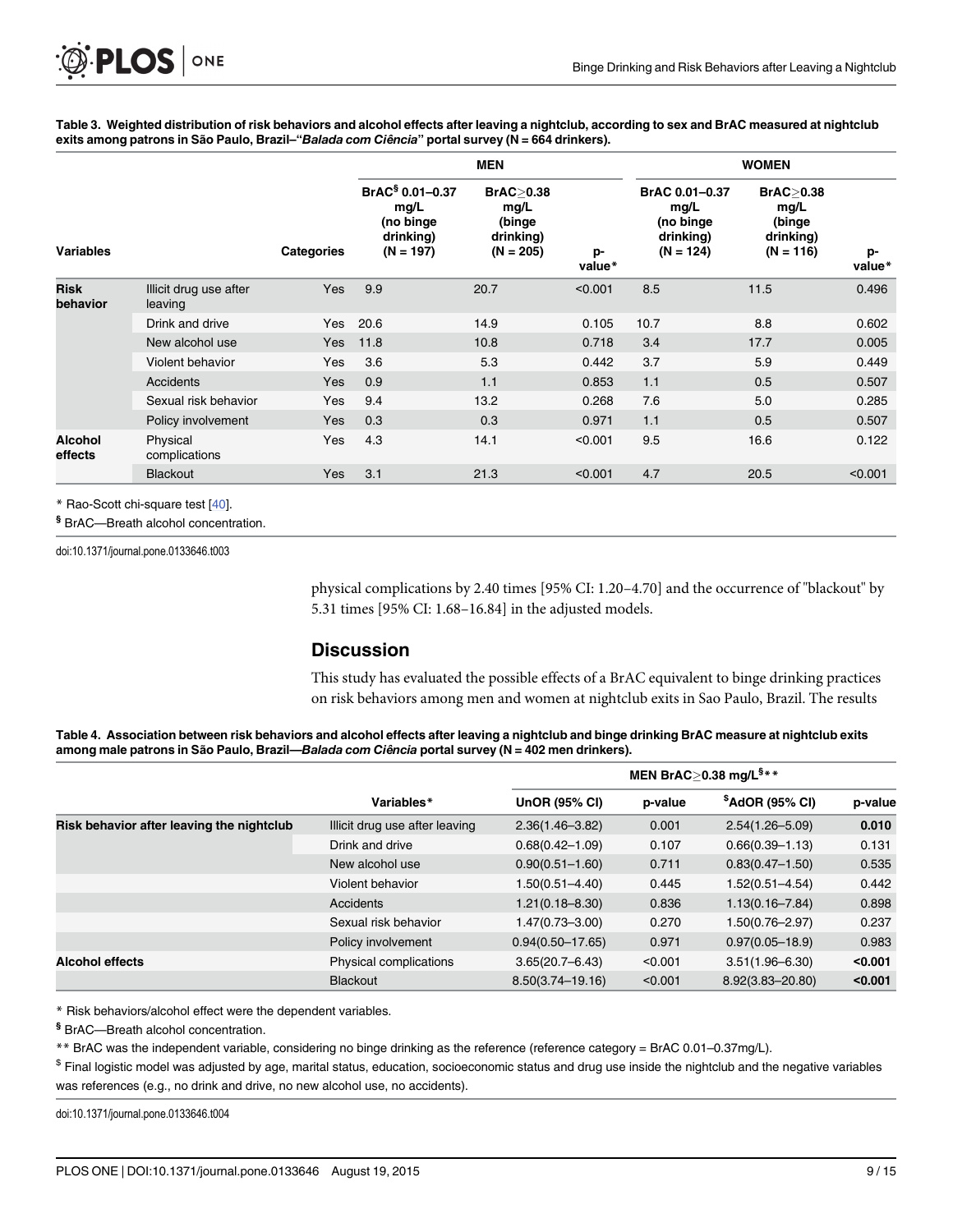|                                           |                                |                      | WOMEN BrAC>0.38 mg/ $L^{s_{**}}$ |                      |         |
|-------------------------------------------|--------------------------------|----------------------|----------------------------------|----------------------|---------|
|                                           | Variables*                     | <b>UnOR (95% CI)</b> | p-value                          | $$A$ dOR (95% CI)    | p-value |
| Risk behavior after leaving the nightclub | Illicit drug use after leaving | $1.39(0.52 - 3.74)$  | 0.498                            | $0.64(0.18 - 2.44)$  | 0.535   |
|                                           | Drink and drive                | $0.80(0.33 - 1.90)$  | 0.603                            | $0.84(0.29 - 2.40)$  | 0.738   |
|                                           | New alcohol use                | $5.86(1.58 - 21.8)$  | 0.010                            | $5.80(1.50 - 22.44)$ | 0.013   |
|                                           | Violent behavior               | 1.60(0.45-5.73)      | 0.453                            | $1.29(0.35 - 4.63)$  | 0.691   |
|                                           | Accidents                      | $0.40(0.02 - 7.08)$  | 0.521                            | $0.36(0.03 - 4.14)$  | 0.399   |
|                                           | Sexual risk behavior           | $0.63(0.26 - 1.51)$  | 0.289                            | $0.61(0.28 - 1.35)$  | 0.215   |
|                                           | Policy involvement             | $0.40(0.03 - 7.10)$  | 0.521                            | $0.36(0.03 - 4.14)$  | 0.399   |
| <b>Alcohol effects</b>                    | Physical complications         | 1.89 (0.82-4.33)     | 0.126                            | $2.40(1.20 - 4.70)$  | 0.015   |
|                                           | <b>Blackout</b>                | $5.25(1.94 - 14.22)$ | 0.002                            | $5.31(1.68 - 16.84)$ | 0.006   |

<span id="page-9-0"></span>[Table 5.](#page-7-0) Association between risk behaviors and alcohol effects after leaving a nightclub and binge drinking BrAC measures at nightclub exits among female patrons in São Paulo, Brazil—Balada com Ciência portal survey (N = 242 women drinkers).

\* Risk behaviors/alcohol effect were the dependent variables.

§ BrAC—Breath alcohol concentration.

\*\* BrAC was the independent variable, considering no binge drinking as the reference (reference category = BrAC 0.01–0.37mg/L).

\$ Final logistic model was adjusted by age, marital status, education, socioeconomic status and drug use inside the nightclub and the negative variables was references (e.g., no drink and drive, no new alcohol use, no accidents).

doi:10.1371/journal.pone.0133646.t005

suggested that the prevalence of the practice of binge drinking was the same for both sexes. For men and women, the most prevalent risk behaviors practiced after leaving a nightclub were drinking and driving, the use of illicit drugs and risky sexual behavior. Concerning the harmful effects of alcohol, blackout episodes after leaving the nightclub were reported for nearly 10% of the patrons of these venues. In addition, men and women who practiced binge drinking were more likely to report episodes of blackout and physical complications of alcohol consumption than drinkers who left the establishments with lower dosages. Gender differences were observed regarding risk behaviors according to BrAC. Among women, the practice of a new episode of alcohol consumption after leaving the nightclub was significantly higher among patrons with a binge drinking pattern. Among men, the same was true for an increase in the use of illicit drugs after leaving the venue. In both sexes, the behaviors were more prevalent among patrons whose BrAC was equivalent to binge drinking compared with patrons whose BrAC was lower than that of binge drinking practices.

It is noteworthy that studies at nightclubs usually give attention to events occurring within the venue and their association with reported or measured alcohol intoxication  $[42, 43]$  $[42, 43]$  $[42, 43]$ . In the present study, we pushed forward to understand what happens after a patron leaves a nightclub; in other words, we investigated the most common effects of alcohol and risk behaviors to which they are exposed and their associations with the patrons' BrAC when they left the venue.

The prevalence of patrons detected with a binge drinking BrAC in Sao Paulo nightclubs was lower than that found in a study conducted in bars and nightclubs of four European cities [[33\]](#page-13-0), in which 50.4% of respondents had engaged in binge drinking. It was also lower than the 35.5% prevalence of binge drinking identified among North-Americans approached on the Mexican-US border when returning from bars and nightclubs in the city of Tijuana  $[44]$  $[44]$  $[44]$ . In addition, the prevalence of 22% among women and 29% among men for the practice of binge drinking on the day of the nightclub survey was similar to that found for the Brazilian general population when considering a full year interval to measure binge drinking in the past year [\[45\]](#page-13-0). However, there has been no previous study on Brazilian drinking environments that allows a proper comparison for trends in prevalence.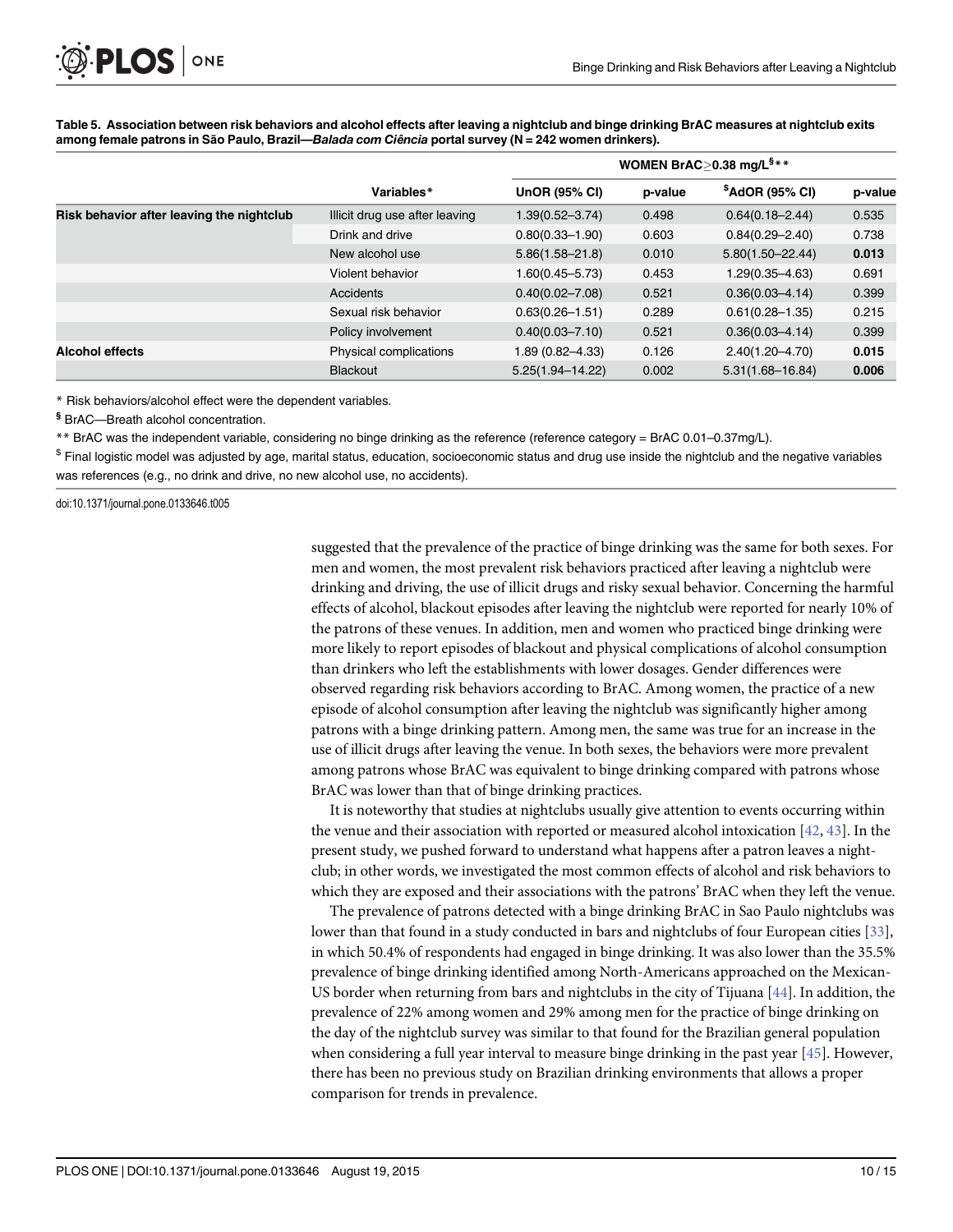<span id="page-10-0"></span>Drinking and driving appeared to be the most common risk behavior among patrons after leaving the nightclub. Nevertheless, among this population, increased alcohol breath concentration did not appear to influence this behavior; thus, for both sexes, there was no statistically significant association between drinking and driving and the practice of binge drinking. However, Voas et al. [\[46\]](#page-13-0) suggested that the efforts of public policies to reduce the pattern of drinking and driving between patrons at drinking locations have shown effects because over time, there appears to be a reduction in the number of drivers with high alcohol blood concentration returning from drinking locations. The present study highlights that the rate of individuals who drink and drive (27.9% of men and 20.4% women) was much higher than the 4.2% found in a representative sample of a population of drivers from Brazilian roads  $[47]$  $[47]$  $[47]$ . However, it should be noted that Brazil has one of the most stringent laws for alcohol consumption and traffic. This law, known in Brazil as the "dry law", indicates that no alcohol blood/breath concentration is accepted among drivers, and the penalty for a  $BrAC > 0.01$  mg/L ranges from fines to car seizure and arrests (Law No. 12,760 / 2012). However, we have noted that a large portion of the patrons do not felt intimidated by this law, which suggests the need for law enforcement and more sobriety checkpoints.

The use of illicit drugs following the departure of nightclubs, which was already considerably higher than the past month illicit drug use among the Brazilian general population (4.5%) [\[48](#page-14-0)], was increased among men with a binge drinking BrAC. However, this percentage was much lower than that found in a study in San Francisco (USA), in which it was estimated that 30% of nightclub attendees had used illicit substances [[46](#page-13-0)]. Nevertheless, we highlight here a greater exposure to the risks of legal, psychological and physical consequences of drug use associated with alcohol use by characterizing polydrug use [\[49\]](#page-14-0) practiced by these respondents.

Among women, a notable risk behavior increased by binge drinking was the new use of alcohol, in other words, additional drinking after leaving the nightclub. This behavior requires attention because it may suggest a potential alcohol craving for higher alcohol doses induced by the alcohol intoxication, suggesting that one's own alcohol intoxication prevents adequate control of the amount of alcohol ingested [\[50\]](#page-14-0). Thus, in this scenario, women who were already intoxicated, particularly those who should not continue consuming alcohol that night, were the ones most likely to report a new alcohol use. This behavior increases the risk inherent to the alcohol intoxication, which can lead to an alcoholic coma or sexual abuse, as described by Testa et al. [[51\]](#page-14-0).

There were also clear deleterious effects of alcohol on the body in approximately 10% of the patrons who reported blackouts and/or physical complications because of alcohol consumption. Again, we face the question of the limits of consumption. It was expected that binge practices would be associated with an increase of these physical effects; however, surprisingly, binge drinking increased the occurrence of these effects by 9 times in men and 5 times in women. Blackouts are one of the most complex effects of alcohol intoxication and are responsible for psychological stress among patrons because this exposes them to risk behaviors that they cannot even report because of the memory loss associated with the blackout [[52](#page-14-0)]. Considering this scenario, all the behaviors reported the next day by these patrons may be underestimated because they do not remember parts of the end of the night.

The scientific literature is scarce regarding the population prevalence of alcohol induced harm in drinking environments. In this sense, this study fills an important gap in the field of individual and public health by identifying the possible role of binge drinking. However, regardless of binge drinking, sexual risk behavior, which is more prevalent among men, draws attention for its potential life-long effects. In Brazil, according to recent governmental data [\[53](#page-14-0)], the recrudescence of the HIV epidemic is concentrated among young adults aged 20–25 years; this is coincidently the age category investigated in this survey. This phenomenon indicates the need for tailored campaigns to raise awareness of contagion risks for several STDs in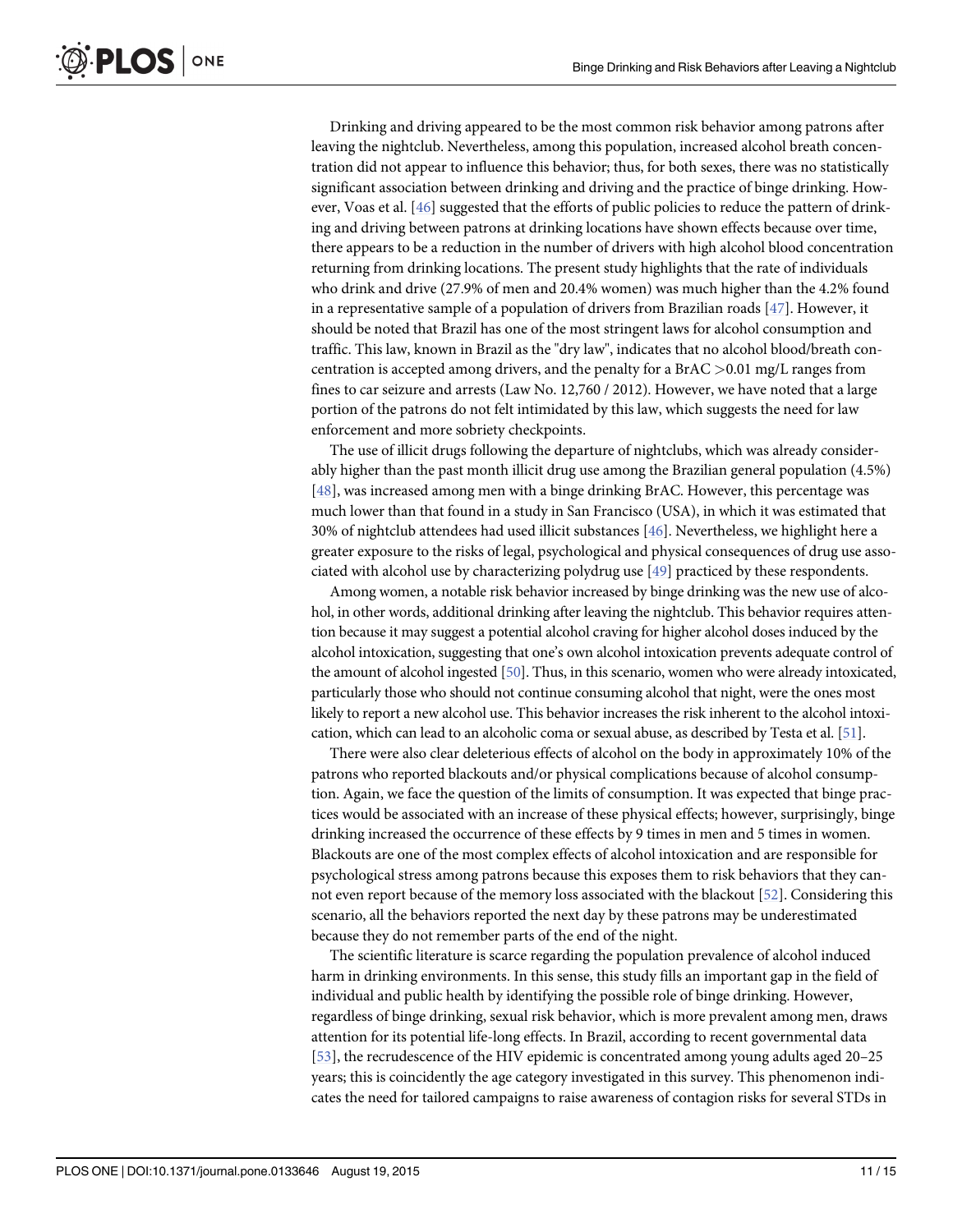<span id="page-11-0"></span>these establishments because of the behavior after leaving the venue and the influence of alcohol on decision making.

The findings presented here are interesting not only in what was found but also in what was not found. Explicitly, many risk behaviors that have previously been identified as associated with binge drinking were not identified in this study in a drinking environment, such as sexual risk behaviors and violent behaviors  $[27, 54]$  $[27, 54]$  $[27, 54]$ . However, the binge drinking definition of 5/4 (men/ women) doses was established according to findings that after the consumption of this amount or more, individuals are at a greater risk for exhibiting serious alcohol-related problems, such as fights, trouble with police, injuries, and drunk driving, among other subsequent negative health and social consequences  $[5]$ . Therefore, this study suggests that ethnicity and sociocultural aspects may influence the binge cutoff measure for the Brazilian population because the majority of the risk behaviors were not associated with the National Institute on Alcohol Abuse and Alcoholism (NIAAA) binge drinking measure of 0.08% BAC (or a BrAC  $>$  0.38 mg/L) [[7](#page-12-0), [39](#page-13-0)].

Although this is an innovative study, some limitations are present. The first is the sample loss to follow-up during the different phases of the study. Of the 1832 patrons whose BrAC was measured at the exit of the nightclubs, only 1222 of them answered the online questionnaire 24 hours later that reported their behavior practiced after leaving the venue. Also, the exclusion of highly intoxicated patrons at the exit ( $n = 67$  cases) can probably have underestimate some risky behavior prevalence. In addition, the small number of cases in some response categories, such as "accidents" and "policy involvement" (problems with the police) were difficult to analyze in the logistic regression model. Although an online, anonymous questionnaire increases the validity of the reporting of illegal activities or risk behaviors, it is noted here that the alcoholic blackout could have compromised the validity of the response of the patrons who experienced it.

# **Conclusions**

We note that exposure to risk behaviors among patrons is not limited to events within the venue but also to events occurring after the departure of these establishments and appear to be associated with alcoholic consumption. These results suggest that public policy should provide more efforts at reducing alcoholic harm among nightclubs patrons, taking into account that the risk episodes may occur just after leaving the venue. One of the initial measures to guarantee a lower BrAC at nightclub exits would be nightclub staff training in responsible beverage service (RBS) and future legislation to prevent alcohol sales to drunk individuals, as evidenced by the study of Hughes et al. [\[55\]](#page-14-0). However, it is worth noting that the alcohol consumption market in Brazil is unregulated [[56](#page-14-0)], and few or no actions to regulate the physical availability of alcohol [[57](#page-14-0)] have been tested in Brazil. Therefore, it is suggested that the results of this study can guide international effective alcohol public policies aimed at the protection of nightclub patrons by using a triad of education, regulation and effective enforcement, which will allow observable changes in future generations.

#### Supporting Information

[S1 File.](http://www.plosone.org/article/fetchSingleRepresentation.action?uri=info:doi/10.1371/journal.pone.0133646.s001) Survey dataset. Dataset of the variables used in this manuscript. (XLSX)

#### Author Contributions

Conceived and designed the experiments: ZMS. Performed the experiments: ZMS KJR. Analyzed the data: GAW. Contributed reagents/materials/analysis tools: GAW. Wrote the paper: ZMS GAW KJR.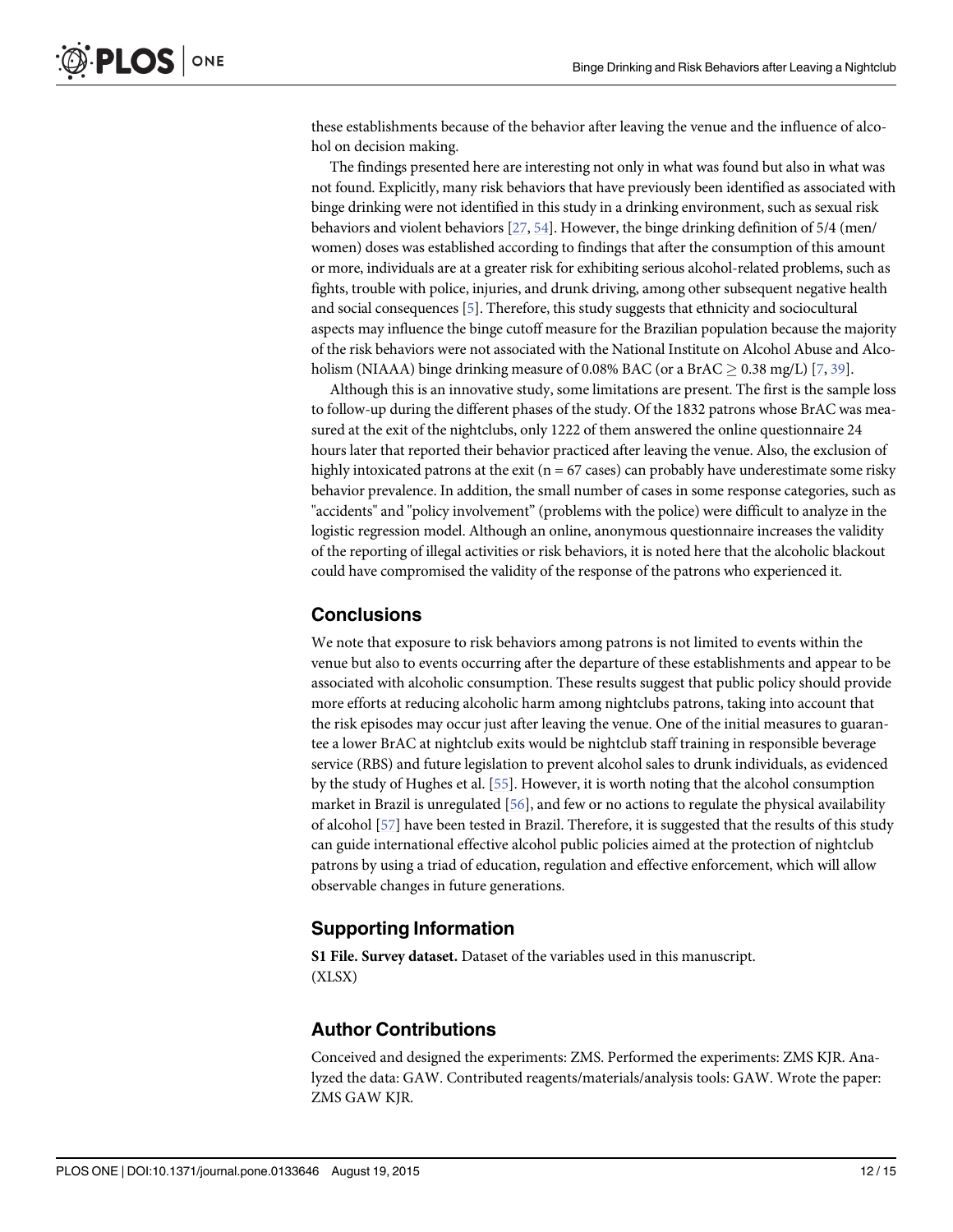#### <span id="page-12-0"></span>References

- [1.](#page-1-0) WHO. Global Status Report on Alcohol and Health. Geneva: World Health Organization; 2014.
- [2.](#page-1-0) WHO. The Global burden of disease: 2004 update. Geneva: World Health Organization; 2008.
- [3.](#page-1-0) Rehm J, Mathers C, Popova S, Thavorncharoensap M, Teerawattananon Y, Patra J. Global burden of disease and injury and economic cost attributable to alcohol use and alcohol-use disorders. Lancet. 2009; 373(9682):2223–33. doi: [10.1016/S0140-6736\(09\)60746-7](http://dx.doi.org/10.1016/S0140-6736(09)60746-7) PMID: [19560604](http://www.ncbi.nlm.nih.gov/pubmed/19560604)
- [4.](#page-1-0) Norström T, Ramstedt M. Mortality and population drinking: a review of the literature. Drug Alcohol Review. 2005; 24(6):537–47. PMID: [16361210](http://www.ncbi.nlm.nih.gov/pubmed/16361210)
- [5.](#page-1-0) Wechsler H, Nelson TF. Binge drinking and the American college student: what's five drinks? Psychol Addict Behav. 2001; 15(4):287-91. PMID: [11767258](http://www.ncbi.nlm.nih.gov/pubmed/11767258)
- [6.](#page-1-0) Kuntsche E, Rehm J, Gmel G. Characteristics of heavy episodic drinkers in Europe. Soc Sci Med. 2004; 59:113-27. PMID: [15087148](http://www.ncbi.nlm.nih.gov/pubmed/15087148)
- [7.](#page-1-0) NIAAA. National Institute of Alcohol Abuse and Alcoholism Council Approves Definition of Binge Drinking. NIAAA Newsletter. 2004;3(Winter 2004.).
- [8.](#page-1-0) Wechsler H, Dowdall GW, Davenport A, Rimm EB. A gender-specific measure of binge drinking among college students. Am J Public Health. 1995; 85(7):982–5. PMID: [7604925](http://www.ncbi.nlm.nih.gov/pubmed/7604925)
- [9.](#page-1-0) Courtney KE, Polich J. Binge drinking in young adults: Data, definitions, and determinants. Psychol Bull. 2009; 135(1):142–56. doi: [10.1037/a0014414](http://dx.doi.org/10.1037/a0014414) PMID: [19210057](http://www.ncbi.nlm.nih.gov/pubmed/19210057)
- [10.](#page-1-0) Lange JE, Voas RB. Defining binge drinking quantities through resulting blood alcohol concentrations. Psychol Addict Behav. 2001; 15(4):310-6. PMID: [11767262](http://www.ncbi.nlm.nih.gov/pubmed/11767262)
- [11.](#page-1-0) Zhao G, Wu C, Houston RJ, Creager W. The effects of binge drinking and socio-economic status on sober driving behavior. Traffic Inj Prev. 2010; 11(4):342–52. doi: [10.1080/15389581003789573](http://dx.doi.org/10.1080/15389581003789573) PMID: [20730681](http://www.ncbi.nlm.nih.gov/pubmed/20730681)
- [12.](#page-1-0) Brewer RD, Swahn MH. Binge drinking and violence. JAMA. 2005; 294(5):616–8. PMID: [16077057](http://www.ncbi.nlm.nih.gov/pubmed/16077057)
- [13.](#page-1-0) Naimi TS, Brewer RD, Mokdad A, Denny C, Serdula MK, Marks JS. Binge drinking among US adults. JAMA. 2003; 289(1):70–5. PMID: [12503979](http://www.ncbi.nlm.nih.gov/pubmed/12503979)
- [14.](#page-1-0) Wilsnack R, Wilsnack S, Obot I. Why study gender, alcohol and culture? In: Obot I, Room R, editors. Alcohol, Gender and Drinking Problems: Perspectives from Low and Middle Income Countries. Geneva: World Health Organization; 2005. p. 1–23.
- [15.](#page-1-0) Rehm J, Monteiro M, Room R, Gmel G, Jernigan D, Frick U, et al. Steps towards constructing a global comparative risk analysis for alcohol consumption: determining indicators and empirical weights for patterns of drinking, deciding about theoretical minimum, and dealing with different consequences. Eur Addict Res. 2001; 7(3):138-47. PMID: [11509844](http://www.ncbi.nlm.nih.gov/pubmed/11509844)
- 16. Grant BF, Dawson DA, Stinson FS, Chou SP, Dufour MC, Pickering RP. The 12-month prevalence and trends in DSM-IV alcohol abuse and dependence: United States, 1991–1992 and 2001–2002. Drug Alcohol Depend. 2004; 74(3):223–34. PMID: [15194200](http://www.ncbi.nlm.nih.gov/pubmed/15194200)
- 17. Grucza RA, Norberg K, Bucholz KK, Bierut LJ. Correspondence between secular changes in alcohol dependence and age of drinking onset among women in the United States. Alcohol Clin Exp Res. 2008; 32(8):1493–501. doi: [10.1111/j.1530-0277.2008.00719.x](http://dx.doi.org/10.1111/j.1530-0277.2008.00719.x) PMID: [18564104](http://www.ncbi.nlm.nih.gov/pubmed/18564104)
- 18. Grucza RA, Bucholz KK, Rice JP, Bierut LJ. Secular trends in the lifetime prevalence of alcohol depen-dence in the United States: a re-evaluation. Alcohol Clin Exp Res. 2008; 32(5):763-70. doi: [10.1111/j.](http://dx.doi.org/10.1111/j.1530-0277.2008.00635.x) [1530-0277.2008.00635.x](http://dx.doi.org/10.1111/j.1530-0277.2008.00635.x) PMID: [18336633](http://www.ncbi.nlm.nih.gov/pubmed/18336633)
- [19.](#page-1-0) McClatchley K, Shorter GW, Chalmers J. Deconstructing alcohol use on a night out in England: Promo-tions, preloading and consumption. Drug Alcohol Rev. 2014; 33(4):367-75. doi: [10.1111/dar.12150](http://dx.doi.org/10.1111/dar.12150) PMID: [24810162](http://www.ncbi.nlm.nih.gov/pubmed/24810162)
- [20.](#page-1-0) Loft S, Olesen KL, Døssing M. Increased susceptibility to liver disease in relation to alcohol consumption in women. Scand J Gastroenterol. 1987; 22(10):1251–6. PMID: [3433014](http://www.ncbi.nlm.nih.gov/pubmed/3433014)
- [21.](#page-1-0) Fernández-Solà J, Estruch R, Nicolás JM, Paré JC, Sacanella E, Antúnez E, et al. Comparison of alcoholic cardiomyopathy in women versus men. Am J Cardiol. 1997; 80(4):481–5. PMID: [9285662](http://www.ncbi.nlm.nih.gov/pubmed/9285662)
- [22.](#page-1-0) Ammendola A, Gemini D, Iannaccone S, Argenzio F, Ciccone G, Ammendola E, et al. Gender and peripheral neuropathy in chronic alcoholism: a clinical-electroneurographic study. Alcohol Alcohol. 2000; 35(4):368–71. PMID: [10906002](http://www.ncbi.nlm.nih.gov/pubmed/10906002)
- [23.](#page-1-0) Calafat A, Blay NT, Hughes K, Bellis M, Juan M, Duch M, et al. Nightlife young risk behaviours in Mediterranean versus other European cities: are stereotypes true? Eur J Public Health. 2011; 21(3):311–5. doi: [10.1093/eurpub/ckq141](http://dx.doi.org/10.1093/eurpub/ckq141) PMID: [20884662](http://www.ncbi.nlm.nih.gov/pubmed/20884662)
- [24.](#page-1-0) Calafat A, Juan M, Duch MA. Preventive interventions in nightlife: a review. Adicciones. 2009; 21 (4):387–413. PMID: [20011993](http://www.ncbi.nlm.nih.gov/pubmed/20011993)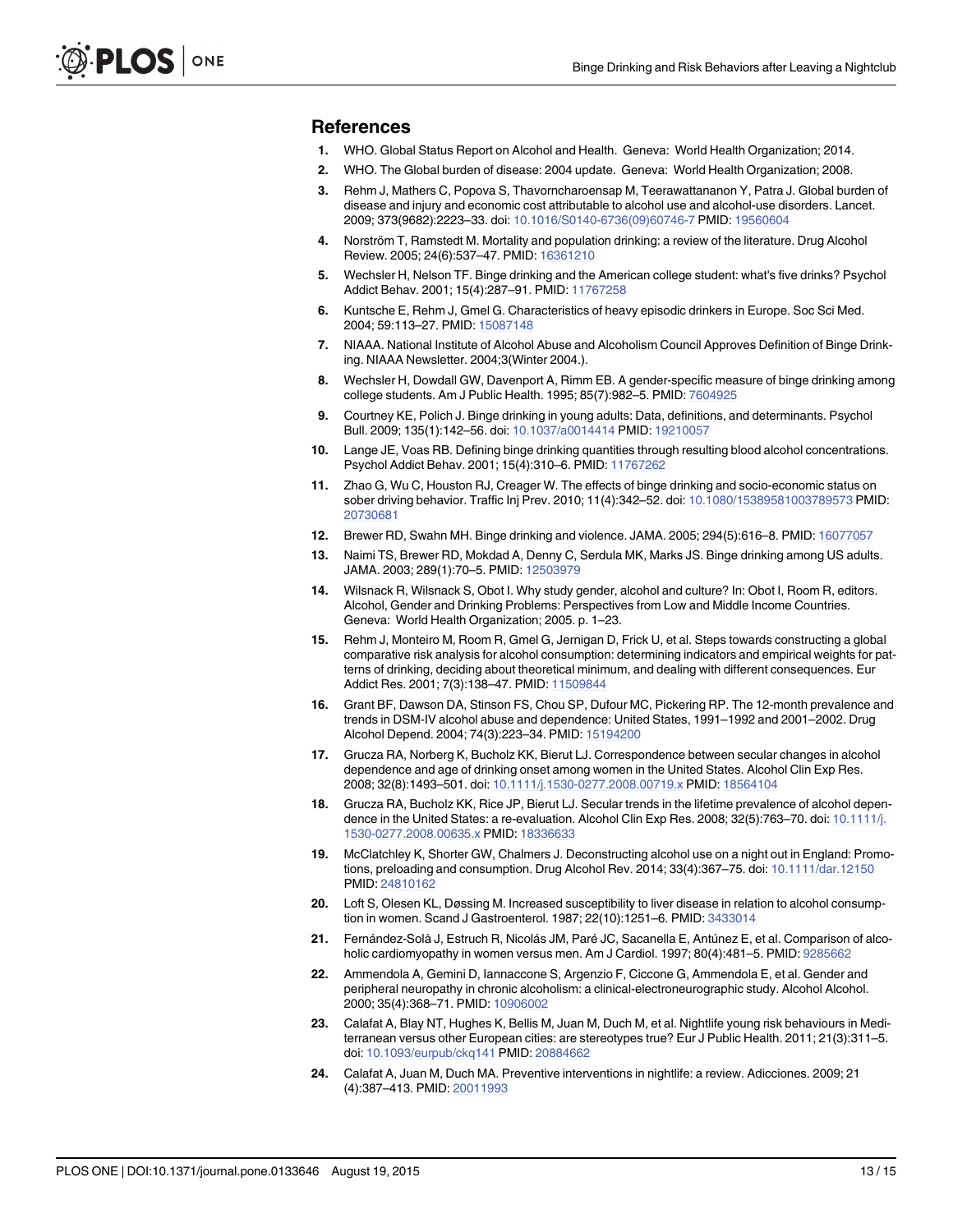- <span id="page-13-0"></span>[25.](#page-1-0) Graham K, Bernards S, Osgood DW, Wells S. Bad nights or bad bars? Multi-level analysis of environmental predictors of aggression in late-night large-capacity bars and clubs. Addiction. 2006; 101 (11):1569–80. PMID: [17034436](http://www.ncbi.nlm.nih.gov/pubmed/17034436)
- [26.](#page-1-0) Duff C. The pleasure in context. Int J Drug Policy. 2008; 19(5):384–92. PMID: [17768037](http://www.ncbi.nlm.nih.gov/pubmed/17768037)
- [27.](#page-1-0) Blay N, Calafat A, Juan M, Becona E, Mantecon A, Ros M, et al. [Violence in nightlife environments and its relationship with the consumption of alcohol and drugs among young Spaniards]. Psicothema. 2010; 22(3):396–402. PMID: [20667266](http://www.ncbi.nlm.nih.gov/pubmed/20667266)
- [28.](#page-1-0) Bellis MA, Hughes K, Calafat A, Juan M, Ramon A, Rodriguez JA, et al. Sexual uses of alcohol and drugs and the associated health risks: a cross sectional study of young people in nine European cities. BMC Public Health. 2008; 8:155. doi: [10.1186/1471-2458-8-155](http://dx.doi.org/10.1186/1471-2458-8-155) PMID: [18471281](http://www.ncbi.nlm.nih.gov/pubmed/18471281)
- [29.](#page-1-0) Kelley-Baker T, Mumford EA, Vishnuvajjala R, Voas RB, Romano E, Johnson M. A Night in Tijuana: Female Victimization in a High-Risk Environment. J Alcohol Drug Educ. 2008; 52(3):46–71. PMID: [19194519](http://www.ncbi.nlm.nih.gov/pubmed/19194519)
- [30.](#page-1-0) Livingston M, Chikritzhs T, Room R. Changing the density of alcohol outlets to reduce alcohol-related problems. Drug Alcohol Rev. 2007; 26(5):557–66. PMID: [17701520](http://www.ncbi.nlm.nih.gov/pubmed/17701520)
- [31.](#page-1-0) Laranjeira R, Pinsky I, Zaleski M, Caetano R. First Brazilian Household Survey of Patterns of Alcohol Use. Brasília: Secretaria Nacional Antidrogas, Presidência da República; 2007.
- [32.](#page-1-0) Sanchez ZM, Martins SS, Opaleye ES, Moura YG, Locatelli DP, Noto AR. Social factors associated to binge drinking: a cross-sectional survey among Brazilian students in private high schools. BMC Public Health. 2011; 11:201. doi: [10.1186/1471-2458-11-201](http://dx.doi.org/10.1186/1471-2458-11-201) PMID: [21453510](http://www.ncbi.nlm.nih.gov/pubmed/21453510)
- [33.](#page-1-0) Hughes K, Quigg Z, Eckley L, Bellis M, Jones L, Calafat A, et al. Environmental factors in drinking venues and alcohol-related harm: the evidence base for European intervention. Addiction. 2011; 106 Suppl 1:37–46. doi: [10.1111/j.1360-0443.2010.03316.x](http://dx.doi.org/10.1111/j.1360-0443.2010.03316.x) PMID: [21324020](http://www.ncbi.nlm.nih.gov/pubmed/21324020)
- [34.](#page-2-0) Voas RB, Furr-Holden D, Lauer E, Bright K, Johnson MB, Miller B. Portal surveys of time-out drinking locations: a tool for studying binge drinking and AOD use. Eval Rev. 2006; 30(1):44–65. PMID: [16394186](http://www.ncbi.nlm.nih.gov/pubmed/16394186)
- [35.](#page-2-0) Lwanga SK, Lemeshow S. Sample size determination in health studies: a practical manual. Geneva: World Health Organization; 1991.
- [36.](#page-2-0) Clapp JD, Holmes MR, Reed MB, Shillington AM, Freisthler B, Lange JE. Measuring college students' alcohol consumption in natural drinking environments: field methodologies for bars and parties. Eval Rev. 2007; 31(5):469–89. PMID: [17761807](http://www.ncbi.nlm.nih.gov/pubmed/17761807)
- [37.](#page-2-0) Carlini C, Andreoni S, Martins SS, Benjamin M, Sanudo A, Sanchez ZM. Environmental characteristics associated with alcohol intoxication among patrons in Brazilian nightclubs. Drug Alcohol Rev. 2014; 33 (4):358–66. doi: [10.1111/dar.12155](http://dx.doi.org/10.1111/dar.12155) PMID: [24975881](http://www.ncbi.nlm.nih.gov/pubmed/24975881)
- [38.](#page-3-0) ABEP, 2012. ABEP—Associação Brasileira de Empresas de Pesquisa. Critério de Classificação Econômica no Brasil [Criteria for Economic Classification in Brazil]. Associação Brasileira de Empresas de Pesquisa, Rio de Janeiro. Available: <http://www.abep.org/criterioBrasil.aspx>.
- [39.](#page-3-0) Haffner HT, Graw M, Dettling A, Schmitt G, Schuff A. Concentration dependency of the BAC/BrAC (blood alcohol concentration/breath alcohol concentration) conversion factor during the linear elimination phase. Int J Legal Med. 2003; 117(5):276–81. PMID: [12845448](http://www.ncbi.nlm.nih.gov/pubmed/12845448)
- [40.](#page-5-0) Rao J, Scott A. On Simple Adjustments to Chi-Square Tests with Sample Survey Data. The Annals of Biostatistics. 1987; 15(1):385–97.
- [41.](#page-5-0) Perham N, Moore SC, Shepherd J, Cusens B. Identifying drunkenness in the night-time economy. Addiction. 2007; 102(3):377–80. PMID: [17298644](http://www.ncbi.nlm.nih.gov/pubmed/17298644)
- [42.](#page-9-0) Graham K, Osgood DW, Zibrowski E, Purcell J, Gliksman L, Leonard K, et al. The effect of the Safer Bars programme on physical aggression in bars: results of a randomized controlled trial. Drug Alcohol Rev. 2004; 23(1):31–41. PMID: [14965885](http://www.ncbi.nlm.nih.gov/pubmed/14965885)
- [43.](#page-9-0) Graham K, Bernards S, Abbey A, Dumas T, Wells S. Young women's risk of sexual aggression in bars: the roles of intoxication and peer social status. Drug Alcohol Rev. 2014; 33(4):393–400. doi: [10.1111/](http://dx.doi.org/10.1111/dar.12153) [dar.12153](http://dx.doi.org/10.1111/dar.12153) PMID: [24844403](http://www.ncbi.nlm.nih.gov/pubmed/24844403)
- [44.](#page-9-0) Lange JE, Voas RB. Youth escaping limits on drinking: binging in Mexico. Addiction. 2000; 95(4):521– 8. PMID: [10829328](http://www.ncbi.nlm.nih.gov/pubmed/10829328)
- [45.](#page-9-0) Castroand DS, Sanchez ZM, Zaleski M, Alves HN, Pinsky I, Caetano R, et al. Sociodemographic characteristics associated with binge drinking among Brazilians. Drug Alcohol Depend. 2012; 126(1– 2):272–6. doi: [10.1016/j.drugalcdep.2012.05.017](http://dx.doi.org/10.1016/j.drugalcdep.2012.05.017) PMID: [22695471](http://www.ncbi.nlm.nih.gov/pubmed/22695471)
- [46.](#page-10-0) Voas RB, Johnson MB, Miller BA. Alcohol and drug use among young adults driving to a drinking location. Drug Alcohol Depend. 2013; 132(1–2):69–73. doi: [10.1016/j.drugalcdep.2013.01.014](http://dx.doi.org/10.1016/j.drugalcdep.2013.01.014) PMID: [23415848](http://www.ncbi.nlm.nih.gov/pubmed/23415848)